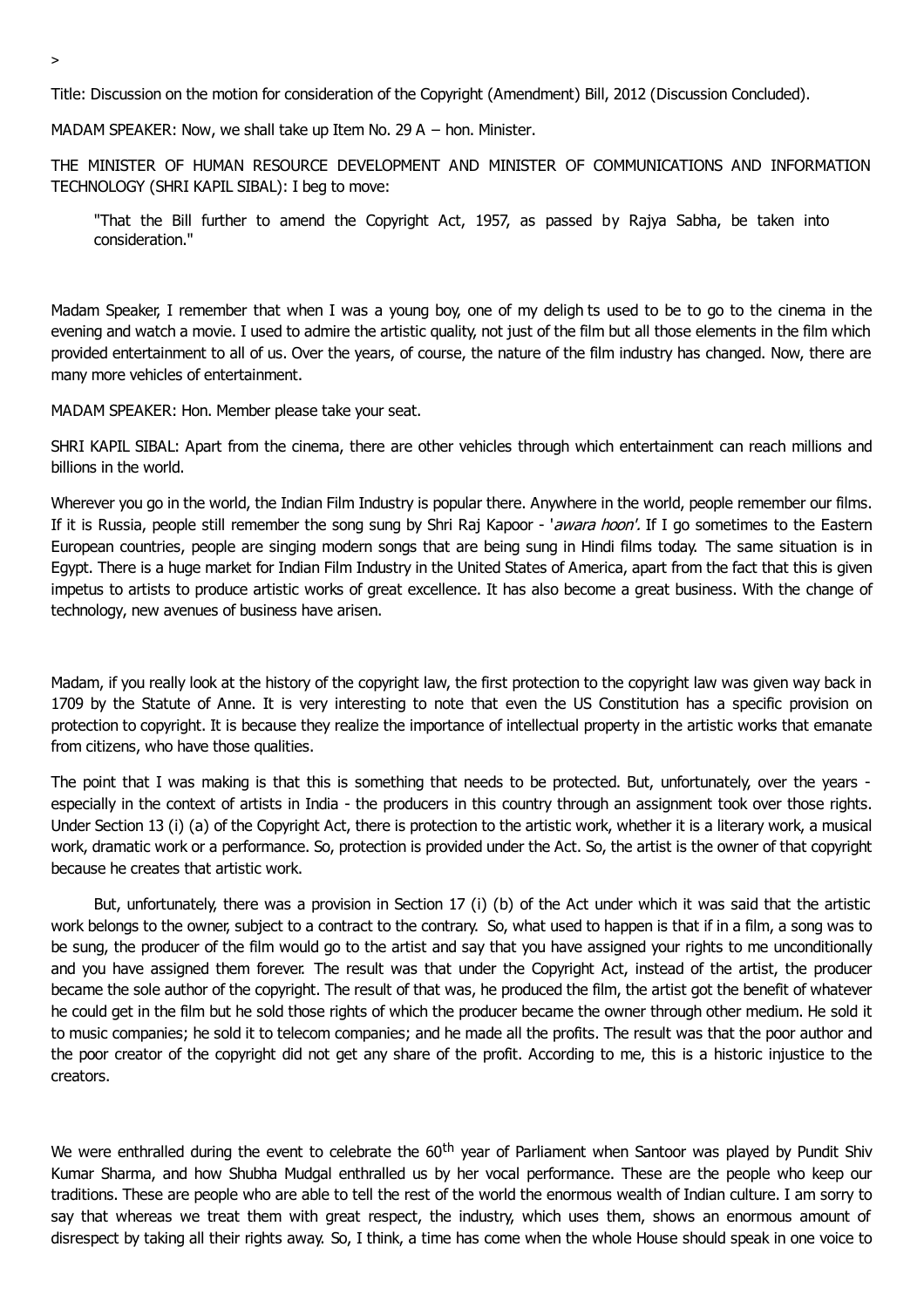correct this historic injustice. This is the first amendment.

There are about seven amendments but I am not going to deal with each section. But broadly one of the things which we wish to do is to ensure that the authors are the owners of the copyright and whereas the copyright can be assigned, the right to royalty cannot be assigned. This is the amendment that we are moving that you can get the assignment from the artist whether it is a music composer or a literary composer but when it comes to payment of royalties through other mediums, then the producers and the authors must share that royalty in equal measure. So, this is the first amendment that I have brought and I am commending it to this House for adoption.

We have also consequentially brought about changes in the Copyright Societies because in the Copyright Societies all the producers control the Copyright Societies because the provision said that the owner of the copyright shall be in the management of the Society and because of Section 17(1)(b), the producer became the owner of the copyright. So, the authors were thrown out of the Copyright Societies and only the producers became owners of the copyright societies and they decided to negotiate with music companies and they decided to sell those works, especially Hindi songs which are famous throughout the world to music companies. They made a killing on them and the poor artist was left in the lurch.

I remember, it was a very sad day, when Ustaad Bismillah Khan came to me and he said that he does not have money to pay his rent. I cut a cheque for him for one whole year so that he could pay his rent. It was a very sad day for me because here was a man who held up the most precious traditions of our culture and he was on the street. I have known of artists like Ravi who could not pay their hospital bills because the producers would not part with their royalty. There are other instances but I do not want to go into these questions. The fact of the matter is that a time has come to correct all these things.

All over the world, there is equitable distribution of royalties. But unfortunately this is not what has been happening in India. Actually, I wanted to give this right to the principal director of films as well. Ultimately, in a film, who are the real artists? They are those who sing songs, those who perform, and those who direct the film. Now a Director is kept out of any profits of the film. He is the one who actually creates the architecture of the film. But unfortunately he does not share any part of the royalty because there is no risk capital involved. It is the producer who risks his capital. Though I made this recommendation to the Standing Committee that the principal director should also partake of the profit, the Standing Committee had thought in its wisdom that the time has not come for the principal director to be included and he too share in the profit of the business. So, I have, in fact, dropped those amendments and I have not pressed on them.

The second issue that I wish to raise before the distinguished Members of this House is that through the advancement of technology, now we can empower the visually impaired. What happens is that if a visually impaired wants to get access to Copy Righted material, the unamended law did not allow him to do so. He would have to pay for it. How many visually impaired people in this country had the capacity and the wherewithal to pay for Copy Righted material? So, we thought, in Government, that it was time for us to ensure that those visually impaired people who want access to Copy Right in any form and format must be given access without payment of any charge. We have brought about that amendment to the Bill and we have added Section  $52(i)(z)(b)$  and I just want to indicate to the hon. Members about what it says and I quote:

"The adaptation, reproduction, issue of copies or communication to the public of any work in any accessible format by any person to facilitate persons with disability to access to works including sharing with any person with disability of such accessible format for private or personal use, educational purpose or research or any organization working for the benefit of the persons with disabilities in case the normal format prevents the enjoyment of such works by such persons provided that the copies of works in such accessible formats are made available to the persons with disabilities on non-profit basis but to recover only the cost of production. Provided further that the organization shall ensure that the copies of work in such a format are used only by persons with disabilities and takes reasonable steps to prevent its entry into ordinary channels of business."

So, all these activities are now free of charge and the visually impaired and persons with disabilities will have access to all forms and formats. But for those who want to make profit and still supply those formats to disabled people, they will also be entitled to, but of course they will have to pay a bit of royalty as decided by the Copy Right Board. So, those are the second set of amendments that I am bringing for commendation of this House.

The third set of amendments that I seek to bring forward is a very curious thing that whereas in the past orphaned works, like persons who have died and there was no heir and there was a Copy Right and nobody knew how to get that work published. So, the original Act had a provision that these orphaned works could well be published after a compulsory license is taken. But there are several unpublished works for which there is no author who is willing to claim title to those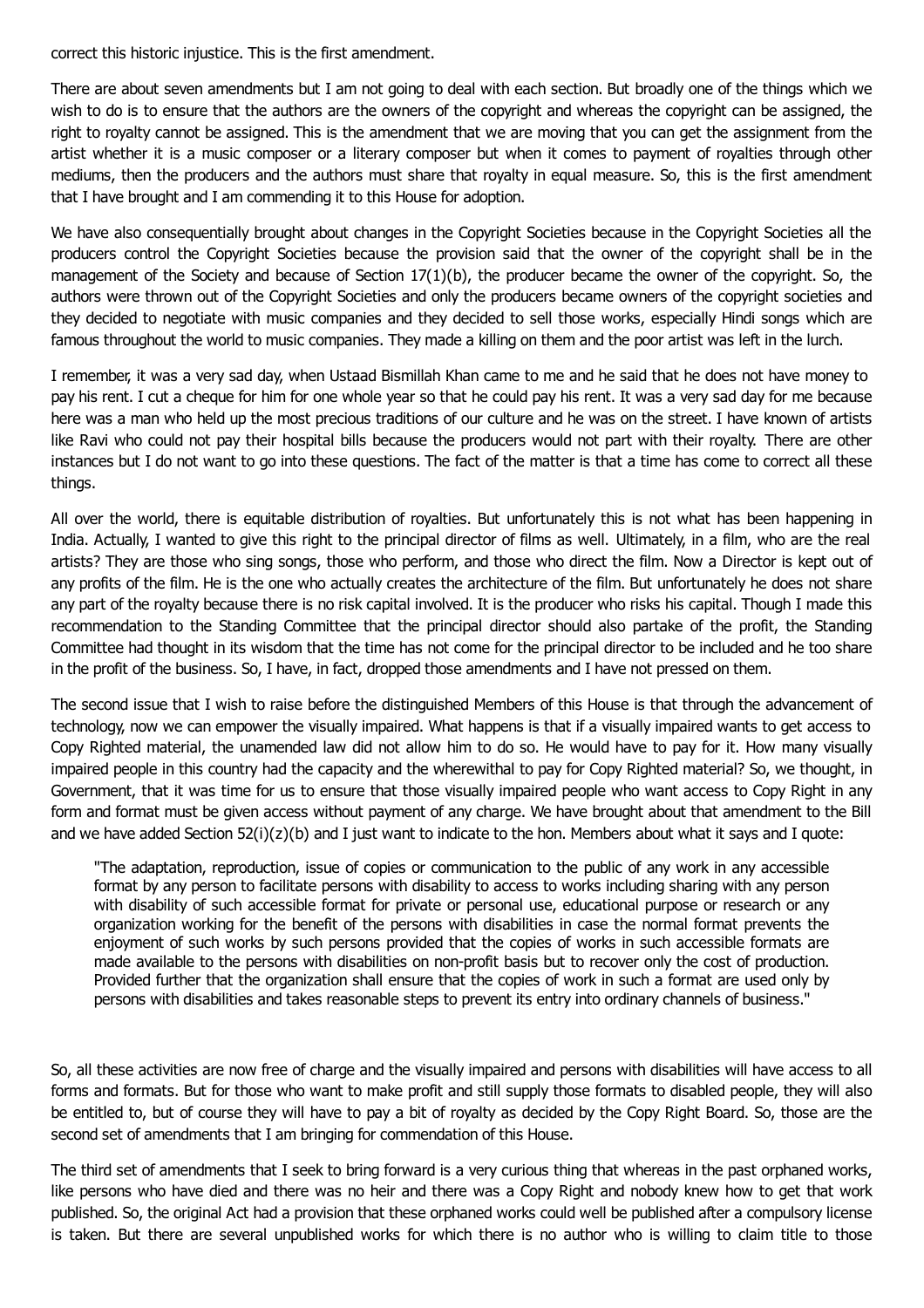unpublished works and there was no provision in the Copy Right Act to get access to those unpublished works. So, the third set of amendments that I am commending to the House is to ensure that any person who can get access to an unpublished work for which there is no claimant can actually go to the Copy Right Board and can then get unpublished works published through a compulsory license which will give access to thousands and thousands of readers and consumers in this country to those works. That is the third set of amendments that I am commending to this House.

The fourth amendment is with respect to cover versions which are incorporated in Section 31 (c) What used to happen in the past is very interesting and I as a lawyer have argued several cases on it. What used to happen was if you have a song, immediately some company would get another singer to sing that song. So, what they would do is that they would have a cover which would indicate that this is the song, it would be sung by somebody else and the packaging would be done in such a nice manner and the price of it would be more than the original song. So, people make a lot of money on it. They would do it immediately after the song came to the market. Therefore, in other words, they were exploiting somebody else's Copy Right. So, we needed to bring those amendments also into this Act. Now, we say that you cannot exploit any such works until five years have elapsed from the time that the song was first released so that nobody can take advantage of the Copy Right in this fashion and there are several restrictions that we have incorporated in the Cover Versions as well because the Cover Version should not, in any way, mislead or confuse the public. I do not want to go into those details. This is now statutory license regarding Cover Versions which is reflected in Section 31 (c), the compulsory license is reflected in Section 31(a) which is also a new Section.

There is another statutory licence under section (d). This was again a matter of great debate.

What happens to radio companies and broadcasters is the following. The only source of revenue for especially small radio companies with not much investment is the songs. There is no other source of revenue. Television, of course, has different sources of revenue. You have got Antakshari, Kaun Banega Crorepati, cricket and other sources of revenue. There was a demand that broadcasters together should be subjected to a statutory licence. In other words, there will be no negotiation. The Copyright Board, as a matter of law, under the statute will actually decide on the quantum of money that will be required to be paid by the TV companies to the music companies who have bought over those rights.

Therefore, there was some debate as to whether it should be limited only to radio, and TV should be kept out of it. But ultimately, we decided that TV should be included in it. So, broadcasters, in general, are now subjected to statutory rights. Therefore, the Copyright Board will alone have the jurisdiction to decide the quantum of money that will have to be paid by broadcasters to owners of music which of course, in turn, will include both the producers and the authors in different forms and they will share the profit. That is reflected in section 31 (b) of the amendment.

The other thing that I just wish to mention to you is that globally, we have a couple of International Conventions and International Treaties. The first of its kind was the Berne Convention way back in 1886 but we have some new International Conventions and Treaties that we need to adhere to.

One particular Treaty is the World Intellectual Property Organisation (WIPO), Internet Treaties, namely, WIPO Copyright Treaty called the WCT, and the WIPO Performances and Phonograms Treaty called the WPPT. These two Treaties extend the protection of authors and owners in the digital environment.

Madam, as you know, digital environment is going to be the future of the world. It is in the digital environment that access to music and access to all forms of copyright remain. Performers also are entitled to it. It is not just music directors, persons who create literary works but also performers on a stage are entitled. For example, persons who performed the other day on the stage, that performance itself can be subject to copyright because performers too should have certain rights. Now, these Treaties have not yet been ratified by the Government of India but we wanted to make sure that we are in sync with the essence of those Treaties, with the intent behind those Treaties. So, we have, through section 38(a), given exclusive rights to performers. That is an exclusive right to an actor, a singer, a musician, a dancer, a pantomime artist, a magician, a conjurer, a snake charmer or any other person who performs. All of them are doing creative work. If they are doing creative work, they are entitled to copyright protection. If anybody uses their performance for the purposes of making money, then royalty must be paid to the original performer and therefore, we have included in section 38 exclusive protection to such performers and copyright to the performers. All the rights that are available to authors and others will equally be available to these performers.

We have also included another very important provision with section 38(b) which are moral rights. This is again consistent with the Treaty that I was talking about and these moral rights, according to me, are also extremely rights and I will just indicate it to you.

"The performer of a performance shall, independently of his right after assignment, either wholly or partially of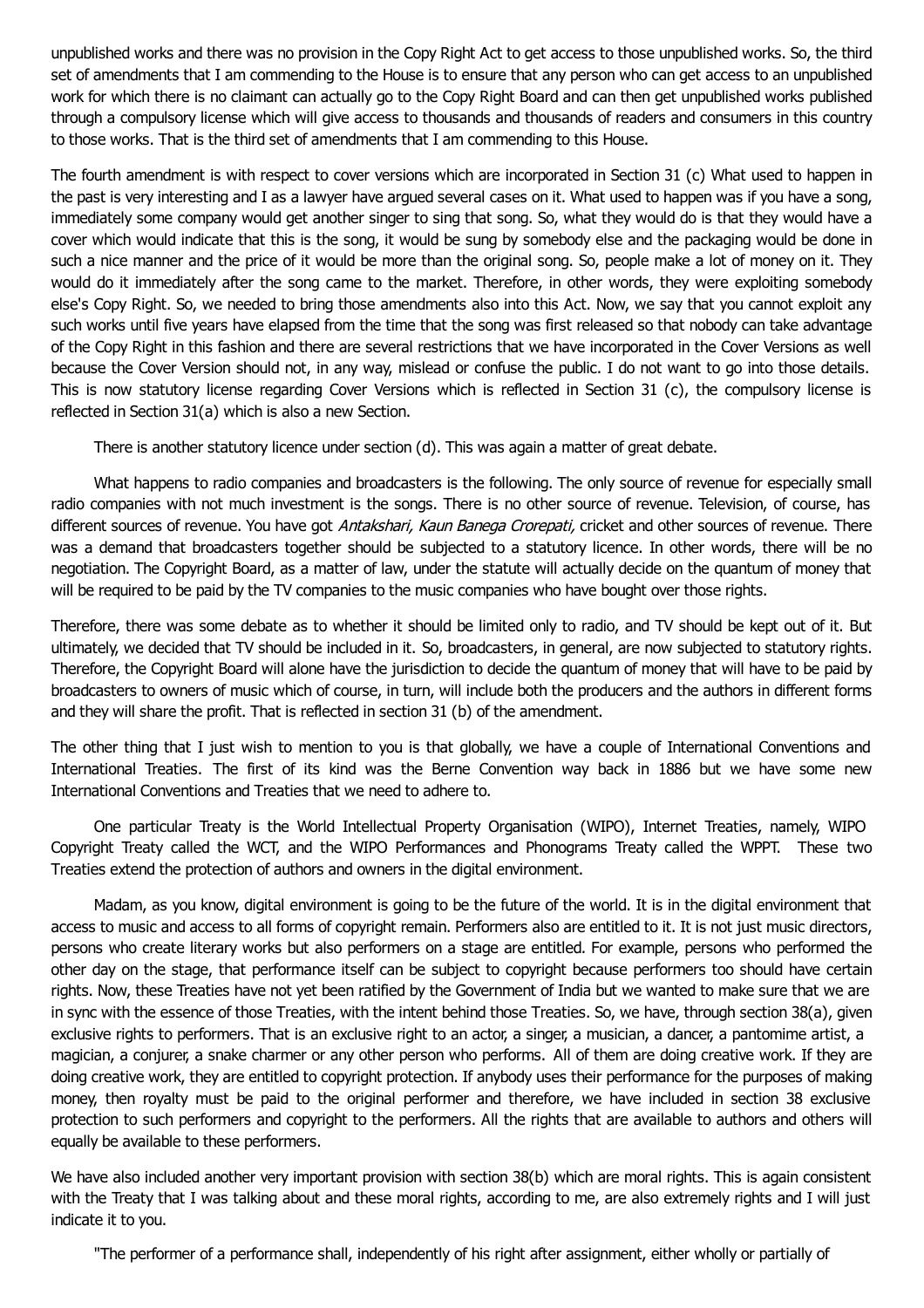his right, have the right,

- (a) to claim to be identified as the performer of his performance except where omission is dictated by the manner of the use of the performance; and
- (b) to restrain or claim damages in respect of any distortion, mutilation or other modification of his performance that would be prejudicial to his reputation. "

What happens is that, if a commercial enterprise gets hold of a performance, they will edit it in such a way that they will put other things into the performance to change the nature of the performance and they make money on it.

Now, we have said that the performers must have the moral rights and that they are entitled to sue those persons if they mutilate the nature of the performance, change it for the purposes of making money. Therefore, those moral rights are also now incorporated in this Copyright Act. This was the fifth issue that I wanted to commend to the distinguished Members of this House.

The sixth issue is, of course, the exceptions and limitations to copyright. All rights must have limitations. That is underlying in every right in the Constitution of India, whether it is the freedom of speech or the freedom of expression or the freedom to move anywhere in India or the freedom to do trade or the freedom to form associations. So, every right must have a concomitant obligation and restriction. So, even these rights must have restrictions. What are those restrictions? If a student wants to do research in copyrighted material, he cannot be charged. If somebody wants to do research in copyrighted material or wants to teach something, he cannot be charged. If I want to use copyrighted material in a debate in this House, I cannot be charged for that. If I want to use it in a judicial proceeding, I cannot be charged for that. Therefore, naturally, it is necessary to have those restrictions. Sometimes it so happens that because of modern technology a copyrighted material comes to an Internet Service Provider. He keeps it for fifteen seconds and then he gives it to the person who asks for it. Now, that transient period is not an infringement of a copyright because the Internet Service Provider is using it only as a means of communication to the person who is seeking access to that copyright.

Of course, some of these things can be used in current affairs. If an issue comes up in the context of current affairs or a debate comes up in Parliament is reflected in the House, in that context if some copyrighted material is used in the course of that debate, surely the person who uses that material should not be charged for that. Of course, non-profit libraries should not be charged. Many of these copyrighted materials can be used, should be used and must be used in non-profit libraries. That, then, is the other exception that we have provided. But broad indications of the nature of these exceptions have been given. All these exceptions are set out in Section 52 of the Act, which we have amended. This is the sixth issue.

The last one is the amendment which is reflected in Section 65 (a) and Section 65 (b). These amendments are also necessary because we believe that there is a lot of piracy that is happening through technology in this country. A lot of piracy is taking place. People are using technology to take away somebody's copyright and then use that material. We think the time has come to deal with piracy. Therefore, we have incorporated Section 65 (a), which says: "Any person who circumvents an effective technological measure applied for the purpose of protecting any of the rights conferred by this Act, with the intention of infringing such rights, shall be punishable with imprisonment which may extend to two years and shall also be liable to fine.'

Then, similarly, Section 65 (b) says: "Any person who is knowingly removes or alters any rights management information without authority or distributes, imports for distribution, broadcasts or communicates to the public, without authority, copies of any work, or performance knowing that electronic rights management information has been removed or altered without authority shall be punishable with imprisonment which may extend to two years and shall also be liable to fine."

These, then, broadly are the nature of the amendments that I commend to the distinguished Members of this House. At the end, I want to say only this. Technology has changed the way we live; technology will also change the way we entertain ourselves; and technology will change the way others will entertain us. I think we need to embrace this technology. We need to amend our Acts to ensure that we have brought them in conformity with the modern needs of the society which our children are going to access in the future.

I commend these amendments to the members of this House.

MADAM SPEAKER: Motion moved:

"That the Bill further to amend the Copyright Act, 1957, as passed by Rajya Sabha, be taken into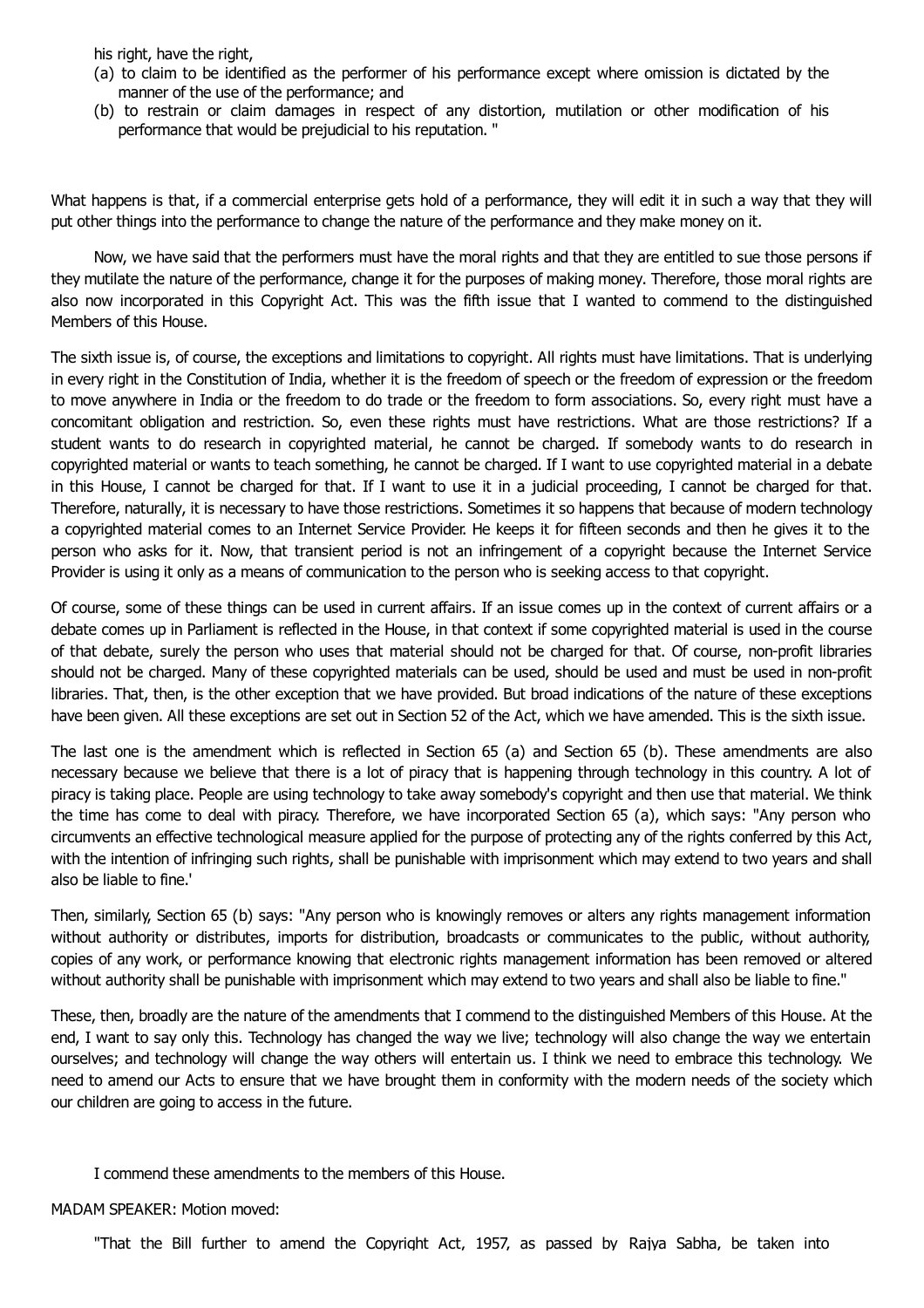**श्रीमती <mark>सुषमा स्वराज (विदिशा):</mark> अ**ध्यक्षा जी, इस बिल पर अपनी बात शुरू करने से पहले मुझे तीन लोगों के पूति आभार व्यक्त करना है<sub>।</sub> सबसे पहला आभार व्यक्त करना है आपके पूति जिन्होंने इस बिल के महत्व को देखते हुए नियमों में ढील देते हुए विशेष अनुमति देकर आज इस बिल को चर्चा और पारित करने के लिए लगाया। दूसरा आभार व्यक्त करना है एचआरडी मिनिस्टी की स्टैंडिंग कमेटी के सभापति महोदय और सदस्यों के पति जिन्होंने बहुत मेहनत करके, बहुत विचार-विमर्श करके इस बिल में आमूल चूल परिवर्तन करके इसे वर्तमान रचकप पदान किया। तीसरा आभार व्यक्त करना है मंती जी के पूति कि बहुत जहोजहद के बाद ही सही लेकिन कम से कम अंतत: आपने इस बिल को उस रूप में स्वीकार किया जो आज हमारा समाधान करता है, जो हिन्दुस्तान के कलाकारों का समाधान करता है

"That the Bill further to amend the Bill further to amend the Copyright Act, 1957, as passed by Rajya Sabha, b

यह बिल 19 अप्रैल, 2010 को राज्य सभा में पेश किया गया था। 23 अपैल, 2010 को राज्य सभा के सभापति जी ने इसे एचआरडी की रटैंडिंग कमेटी को रैफर कर दिया था<sub>।</sub> 28 अप्रैल, 2010 को इस बिल के संबंध में एक पत् बहुत नामचीन कलाकारों ने एचआरडी मिनिस्ट्री की रटैंडिंग कमेटी के सभापति महोदय को लिखा था<sub>।</sub> अगर उस पतू पर हस्ताक्षर करने वालों के नाम मैं पढ़कर सुनाऊं तो आपको लगेगा कि मैं हिन्दुस्तान के गीत-संगीत के जगत का हू इज़ हू पढ़ रही हूं। यह सची पंडित रवि शंकर से शुरू होती है और शी ए.आर. रहमान पर खत्म होती है। जिन लोगों ने हस्ताक्षर किए, उनके नाम हैं - पंडित रवि शंकर, शी शिव कुमार शर्मा, श्री हरि पूसाद चौरसिया, शुभा मुदगल, विशाल भारद्वाज, गूलज़ार, पूसून जोशी, जगजीत सिंह, जिनका अब निधन हो गया है, शान, सोनू निगम, अल्का याज्ञलिक, अमजद अली खान, अमान अली खान, अयान अली खान, पूतिम, रवि जी जिनका भी देहान्त हो गया है, शंकर, एहसान, लॉय़, विशाल शेखर, सलीम, सुलेमान, साजिद, वाजिद, राजू सिंह, जतिन पंडित, ललित पंडित, आनंद, मिलिन्द, समीर, आदि श्रीवास्तव, जलीर शेरवानी, जावेद अख्तर, आर. मेरा मुथु, वाणी, विद्या साढू और ए.आर. रहमान<sub>।</sub> मैंने कहा था कि मैं हू इज़ ढू पढ़ रही हूं। इन लोगों ने जो पत् लिखा, वह चार पन्नों का है<sub>।</sub> मैं सारा पत् पढ़कर नहीं सुनाना चाहती, लेकिन दो छोटे पैरागृफ पढ़कर सुनाना चाहुंगी कि इन्होंने लिखा क्या है| इन्होंने स्टैंडिंग कमेटी के सभापति महोदय को लिखा -

"Unfortunately, the artiste community in India has been relegated by Film Producers and Music Companies to being virtual non-entities. Film Producers and Music Companies have historically, by the use of their clout and money power, divested authors and composers, of their copyrights vested in lyrics and musical compositions, which are synchronized along with films, or incorporated in sound recordings."

"While the film or sound recording producer is able to exploit the film or recording respectively, the rights of authors and composers in their lyrics and musical compositions have historically been wrested away by the producers."

चार पन्नों का यह पत् जिसके ये दो पैरागाफ पाण हैं, मैंने आपको पढ़कर सुनाए। इसके बाद रटैंडिंग कमेटी के सभापति महोदय ने इसका संज्ञान लिया और उन्हें लगा कि इसमें बहत कुछ करने की जरूरत हैं। मूल बिल इसका समाधान नहीं कर रहा था। लेकिन जब उन्होंने यह संज्ञान लिया तो एक विवेकशील व्यक्ति के नाते यह सोचा कि जहां मैं इन लोगों को बुलाऊं, वहां फिल्म प्रोडयूसर्स और बाकी स्टेक होल्डर्स को भी बुलाऊं<sub>।</sub> कमेटी ने इस बिल के बारे में 15 सिटिंग्स कीं<sub>।</sub> मुझे नहीं मालूम, बहुत कम बिल ऐसे हैं जहां एक बिल के बारे में 15 सिटिंग्स कमेटी करे<sub>।</sub> स्टैंडिंग कमेटी की पूरतावना में लिखा है -

"The Committee interacted with a number of organizations/associations from the film, music and publishing industry, organizations/associations representing the disabled, News Broadcasting Associations, Association for Radio Operators for India, Author's organizations, lyricists/music composers, Artist organizations, Internet service providers, Copyright Board and other organizations".

#### **13.00 hrs.**

यह काम कमेटी ने इतनी मेहनत, इतने परिशुम से किया<sub>।</sub> इसीलिए मैंने कहा कि आज मैं उस कमेटी के सभापति महोदय और सदस्यों के पूति आभार व्यक्त करना चाहती हं, क्योंकि जो वर्तमान स्वरूप बिल में आया है, वह उनके कारण बना

अध्यक्षा जी, मैं कहना चाहती हूं कि आज जो बिल मंत्री जी लेकर आये हैं, उस बिल के पारित होने के बाद वह राज धम कर पहले हैं। राज धर्म शब्द का इस्तेमाल मैं जानबुझकर कर रही हूं। क्योंकि आप राज धर्म निभा रहे हैं, इसीलिए मैं बिल का समर्थन करने के लिए खड़ी हूं, पूरी तरह समर्थन करने के लिए खड़ी हूं। राज धर्म शब्द का इस्तेमाल मैंने इसलिए किया, क्योंकि किसी भी सभ्य समाज को नापने का पैमाना यह होता है कि वह समाज अपने साहित्यकारों, कलाकारों, लेखकों के साथ कैसा व्यवहार करता है? अगर वह अपने साहित्यकारों का सम्मान करता है, रचनाकारों का सम्मान करता है, तो वह सभ्य समाज कहलाता है| बरसों-बरस जिंदा रहता है, लेकिन अगर वह उन्हें अपमानित करता है, उनकी अनदेखी करता है, उन्हें इग्नोर करता है, तो वह समाज ज्यादा देर बचता नहीं है और कम से कम उस समाज को सभ्य समाज नहीं कहा जा सकता।

अध्यक्ष महोदया, मैं आपको एक वाक्या सुनाती हूं<sub>।</sub> एक बहुत विख्यात परशियन पोएट -फिरदौसी हुए हैं<sub>।</sub> वे 930 ईसवी में पैदा हुए और 1020 ईसवी में उनका निधन हुआ<sub>।</sub> इतना पुराना वाक्या है<sub>।</sub> उनकी एक कृति, रचना है --शाहनामा, जो उन्होंने 40 वर्ष की उमू में लिखनी शुरू की और 71 वर्ष की उमू तक लिखते रहे<sub>।</sub> उन्हें उसे लिखने में 31 वर्ष लगे<sub>।</sub> उसमें उन्होंने 60 हजार कप्लेट्स लिखे और चार वंशावलियों के बारे में लिखा<sub>।</sub> उनकी उन्हों एक बार महमूद गजनी के दरबार तक ले गयी। जो व्यक्ति लेकर गया, वह यह समझ देकर गया था कि एक-एक कप्लेट के बारे में महमूद गजनी बादशाह आपको एक-एक सोने की दिरम देंगे। वे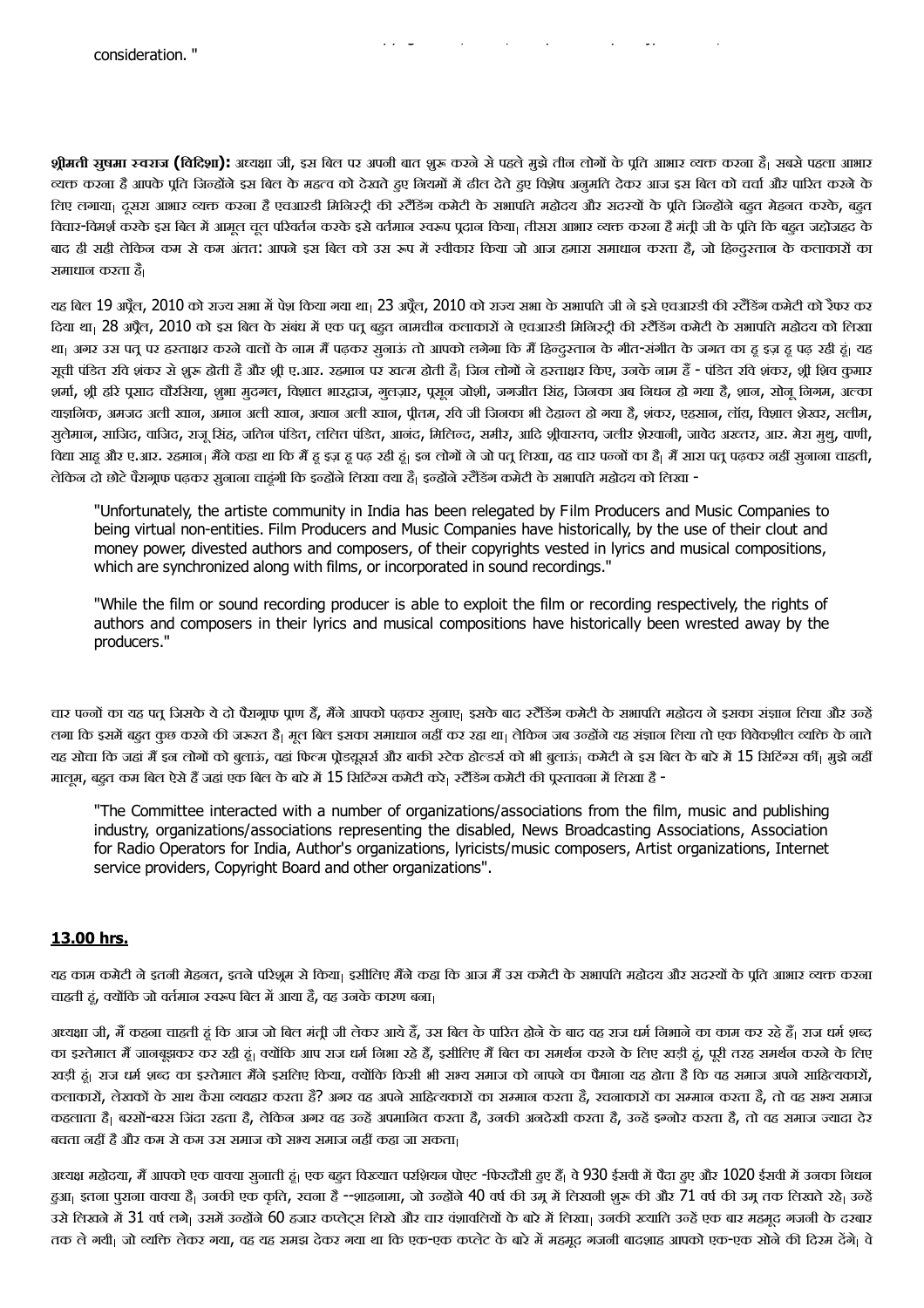दरबार में पहुंचे और उन्होंने रचना पेश की। बादशाह ने उलट-पलट कर देखा। उनकी पोएटी में बहुत रुचि नहीं थी, तो उन्होंने कहा कि इसे 60 हजार चांदी के सिक्के दे दो। सोने के दिरम की जगह चांदी के सिक्के ऑफर किये गये। लेकिन शायर स्वाभिमानी होता हैकाओं को साथ के लेक ठुकरा दिये और वापिस चले आये| उन्हें लगा कि शायद उनकी जान को भी खतरा है| उन्होंने अपनी बाकी सारी जिंदगी गूरबत में काटी| यह बात मैं इसलिए कह रही हूं कि इस घटना को एक हजार से ज्यादा वर्ष बीत गये, लेकिन आज भी इतिहास में यह किस्सा दर्ज है और काले धब्बे के तौर पर दर्ज है कि एक बादशाह ने एक पोएट को ठुकराया था

अध्यक्षा जी, हमारे देश में राजघराने रहे या मुगल बादशाह रहे<sub>।</sub> उनमें कला और संस्कृति का बहुत सम्मान हुआ<sub>।</sub> उनके नामों पर अब तो विश्वविद्यालय बन रहे हैं<sub>।</sub> उन्हें बहुत सम्मान से राज दरबार में बुलाया जाता था<sub>।</sub> इसीलिए वह कला राजाशूय पर पनपती थी यानी राज का आसरा<sub>।</sub> आज लोकतंतू है, इसलिए लोकाशुय की आवश्यकता है, तो हम संसद के अंदर खड़े होकर इसकी बात कर रहे हैं। लेकिन तब राजाशुय पर पनपता था। जब अंगेज आये, तो उन्हें कवि की जरूरत नहीं थी। वे हमारी कला और संस्कृति का संवर्धन नहीं चाहते थे<sub>।</sub> वे कला और संस्कृति को समाप्त करना चाहते थे<sub>।</sub> उन्हें डंडे से राज चलाना था, इसलिए उन्हें कवि से ज्यादा जरूरत कोतवाल की थी। इसीलिए मिर्जा गालिब की जिंदगी में वह वाक्या घटा। जब एक कोतवाल ने मिर्जा आहब को छः महीने की बामुश्कत कैद और 200 रुपये का जर्माना सनाया था। उस समय मिर्जा गालिब ने एक नज्म लिखी थी। वह गजल बहुत चर्चित हुई।

दोस्त गमखवारी में मेरी, सई फरमायेंगे क्या,

जख्म के भरने तलक नाखू न बढ़ जायेंगे क्या।

उसका एक आखिरी शेर है--

है अब इस मामूरे में, कहते गमे उलफत असद

हमले यह माना कि दिल्ली में रहें, खायेंगे क्या<sub>।।</sub>

अंग्रेज के जमाने में मिर्जा गालिब को खाने के लाले पड़ गये। खायेंगे वचा पर नज्म लिख डाली<sub>।</sub> लेकिन जब भारत आजाद हुआ, तो एक उम्मीद जगी कि अब किसी मिर्जा गालिब को खाने के लिए दर-दर भटकना नहीं पड़ेगा। विंता करके यह नज्म नहीं लिखनी पड़ेगी कि अगर दिल्ली में रहें, खायेंगे क्या? विंता करेगा भारत, चिंता करेंगे हमारे शासक, चिंता करेंगे हमारे राज करने वाले, चिंता करेगा समाज और इसलिए किसी को इस तरह का दिन देखना नहीं पड़ेगा। लेकिन मुझे दुख से कहना पड़ता है, भारत भी उनकी उम्मीदों पर खरा नहीं उतरा<sub>।</sub> हिन्दुस्तान ने उनको वह नहीं दिया, जो उनका देय बनता था, जो उनका डय़ू बनता था<sub>।</sub>

अध्यक्ष जी, एक दिन मैं अपनी डाक देख रही थी, उसमें एक कागज आया<sub>।</sub> उस पर लिखा था हेल्प मुबारक बेगम<sub>।</sub> मुझे लगा कि किसी पीड़ित मुश्लिम महिला के बारे में लिखा होगा<sub>।</sub> मैंने उसे पढ़ना शुरू किया, लेकिन मैं एकदम से स्मृतिपटल पर पीछे पहुंच गयी, वह महिला नहीं थी, वह महिला वह मुबारक बेगम थी, जो साठ के दशक में चर्चित हुई थी अपने उस गीत के लिए जो उसने गाया था "हमारी याद आएगी " फिल्म में<sub>।</sub>

अध्यक्ष जी, आप स्वयं लेखिका भी हैं और बहुत अच्छी रचनाकार होने के नाते बहुत कृपालु और करुणामयी भी हैं<sub>।</sub> आपको याद होगा वह गीत - "हमारी याद आएगी " यह फिल्म थी वर्ष 1960-61 की<sub>।</sub> उसमें मुबारक बेगम ने गाया था - "कभी तन्हाइयों में यूं हमारी याद आएगी, अंधेरे छा रहे होंगे, तो बिजली कोंध जाएगी<sub>।</sub>" मैं आपको दो लाइनें पढ़कर सुनाती हूं कि क्या लिखा था उस कागज़ में Help Mubarak Begum − I just read an article from India Abroad regarding Mubarak Begum. No one from the film industry has come to help. It is so sad. She lived in a two-bedroom apartment in Mumbai with her son, his wife and four daughters. He has no money. Her son drives kids to school. If anyone can help, send her money at Mubarak Begum, Sultanabad Chirag Co-operative Housing Society, Building No.22, First Floor, Flat No.C-111, Jogeshwari West, Mumbai.

यह एक मुबारक बेगम की बात नहीं है। उसके बाद मेरे पास एक दूसरा कागज़ आया जिसमें लिखा था - Bollywood − from Raja to Runk. उसमें एक किस्सा लिखा था - Khan Mastana, Mohammad Rafi's co-singer in the famous patriotic number - वतन की राह में वतन के नौजवां शहीद हों - died as a beggar at the Haji Ali Dargah in Mumbai.

अध्यक्ष जी, आपको लग रहा होगा कि शायद मैं बहुत पुरानी बातें कर रही हूं, शायद आज की जेनरेशन न मुबारक बेगम को जानती है, न खान मस्ताना को जानती हैं, इसलिए मैं अब की बात करती हूं। एक गीत, जो मुझे लगता है आपको भी पसंद होगा - "ऐसी शक्ति हमें देना दाता मन का विश्वास कमजोर हो न<sub>।</sub>" एक बार जावेद अख्तर साहब मुझसे मिलने आए| उन्होंने कहा, सुषमा जी, मैंने एक इंटरव्यू में पढ़ा था कि यह गीत आपका प्रिय गीत है| मैंने कहा, जी हां| एक नहीं अनेक इंटरव्यूज में मैंने कहा है कि यह मेरा पिय गीत हैं। उन्होंने कहा, क्या आपको मालम है कि इसके संगीतकार कुलदीप सिंह जी अंधेरी में एक झोपड़पट्टी में रह रहे हैं। मैंने कहा, आप यह क्या कह रहे हैं? उन्होंने कहा, मैं सच कह रहा हूं। मैंने कहा, आप मुझे उनका एड्रेस दीजिए मैं, उनसे संपर्क साधुंगी। उन्होंने कहा, मैं आपको भी उनका एड्रेस दंगा और उनसे भी जाकर कहूंगा कि वह आपसे संपर्क करें<sub>।</sub> जावेद साहब उनसे मिलने गए होंगे<sub>।</sub> उन्होंने उनको बताया कि मैं उनसे मिलकर आया हूं और मैंने उन्हें कहा कि यह गीत उनका प्रिय गीत है| मुझे कुलदीप सिंह जी की चिट्ठी आई| यह पत्र जिसकी दो-एक बातें मैं आपको सुनाती हूं -

"श्री जावेद अख्तर साहब से यह जानकर पूसन्नता हुई कि आपको हमारा गाना -इतनी शक्ति हमें देना दाता - पसंद आया, लेकिन आपको जानकर निराशा होगी कि इतनी शक्ति हमें देना दाता मन का विश्वास कमजोर हो न, ने हमें मन के विश्वास के अतिरिक्त और कुछ नहीं दिया<sub>।</sub> आर्थिक टाव्टि से हमें फूटी कौड़ी तक नसीब न हुई| म्यूजिक कंपनी इस गीत को लेने के लिए तैयार ही नहीं थी, बड़ी मिन्नतों के बाद मातू 15,000 रुपये में पूरी फिल्म का संगीत पोडय़ूसर से खरीदा गया और पोडय़ूसर ने अपने बाकी खर्चे बताकर हमें तृत्छ सी रकम से भी वंचित कर दिया। किसी भी देश में इस पकार का इकलौता कार्य भी कलाकार को आजीवन जीविका देने में सक्षम होता है। हम रोज कुआं खोदते हैं, रोज पानी पीते हैं। "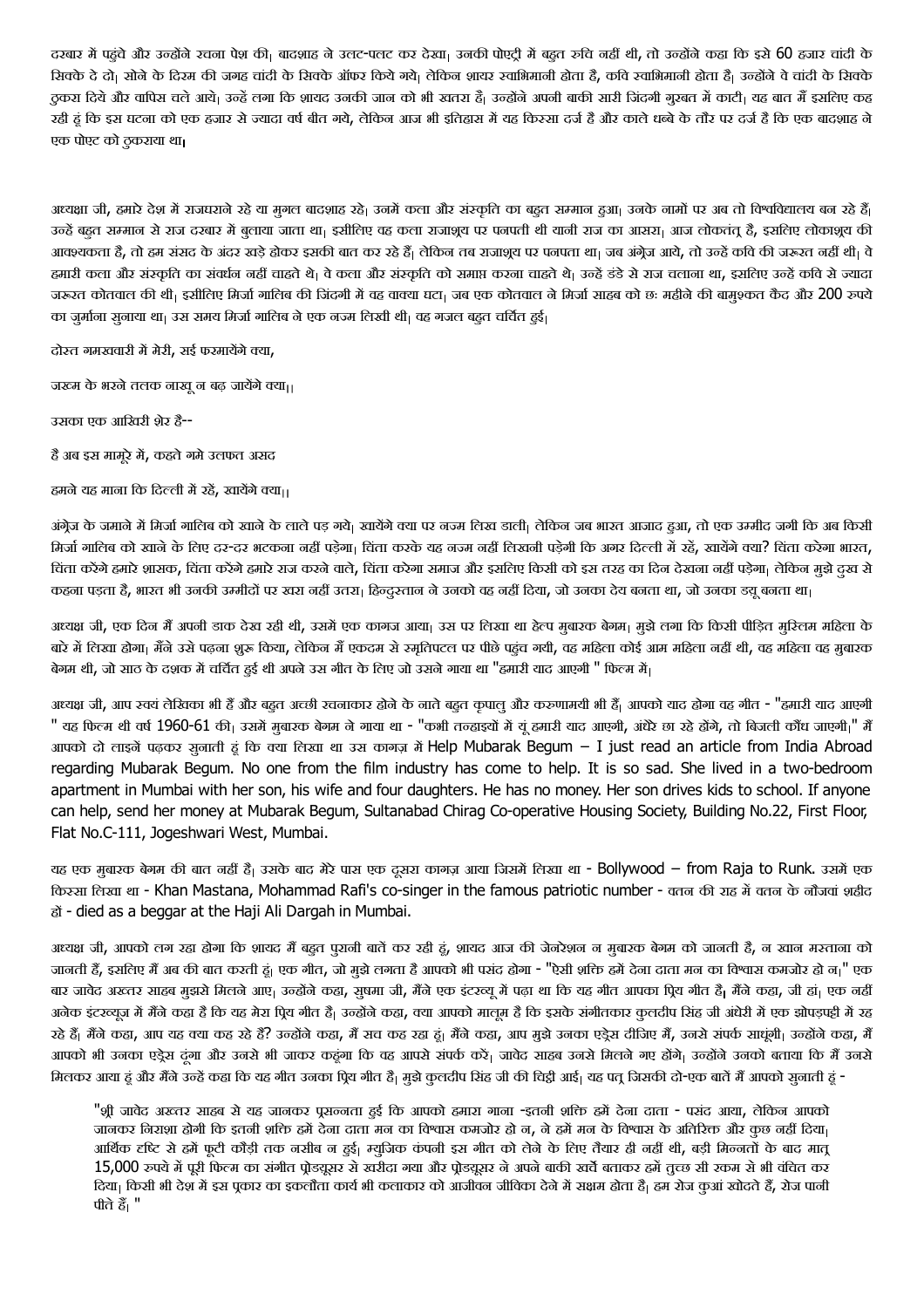यह कुलदीप सिंह जी के अपने हाथ से लिखी हुई विट्ठी हैं और गीत कौन सा, जो गीत स्कूल की पार्थना बन गया की पार्थना बन गया। जिसकी रिग टोन बन गयी, कॉलर टयून्स बन गयीं। सबसे ज्यादा यह गीत लोगों को पसंद आता है कॉलर टयून के तौर पर कि जब हम सुनते हैं - ऐसी शक्ति हमें देना दाता मन का विश्वास कमजोर हो ना, तो अंदर का आत्मबल बढ़ जाता है<sub>।</sub> उस व्यक्ति ने कहा कि मुझे मन का विश्वास कमज़ोर होने के अलावा कुछ नहीं मिला<sub>।</sub> हम रोज़ कुआं खोदते हैं और रोज़ पानी पीते हैं। उस समय मुझे साहिर लूधियानवी का एक गीत याद आया,

हम फूल हैं औरों के लिए लाए हैं खुशबू, अपने लिए तो ले-देके बस एक दाग़ मिला है। अश्कों ने जो पाया, वो गीतों में दिया है, इस पर भी सुना है कि ज़माने को गिला है

अध्यक्ष जी, आज मैं उसी गिले को दूर करने के लिए खड़ी हूं<sub>।</sub> मंत्री जी को मैं धन्यवाद देना चाहती हूं, आज यह बिल पारित होगा, तो वह गिला दूर होगा<sub>।</sub> सरकार चेती हैं, दोनों सदन चेते हैं, बहुत दिन से जो अपनी जिम्मेदारी हम नहीं निभा पा रहे थे, आज चेत कर उस जिम्मेदारी को निभाने के लिए हम खड़े हुए हैं|

जब यह बिल राज्य सभा में पारित हुआ और पता चला कि लोक सभा में मैं इस पर बोलने वाली हूं, तो कुछ लोगों ने मुझसे सम्पर्क किया। उन्होंने कहा कि क्यों फिल्म निर्माताओं से विरोध मोल लेती हो। इतनी बड़ी-बड़ी हरितयां हैं, फिल्म प्रोडयूसर्स इस बिल के खिलाफ हैं और आप आर्टिस्टों की बात करेंगी। मैंने उन्हें कहा था कि इस देश के जिन राजनेताओं का फिल्म निर्माताओं से सबसे मधुर रिश्ता है, मैं उनमें से एक हूं। मैंने इस देश के फिल्म निर्माता के लिए वह किया है, जो किसी राजनेता ने पहले नहीं किया। यहां पर सूचना और पूसारण मंती जी बैठी हैं।

इस देश में 40 बरसों से यह मांग हो रही थी कि फिल्म को उद्योग घोषित किया जाए, क्योंकि फिल्म निर्माण के लिए बैंकों से ऋण नहीं मिलता था। अंडरवर्ल्ड के शिकंजे में फिल्म संसार फंसा था<sub>।</sub> जब मैं 1998 में सूचना और पूसारण मंती बनी, तो फिल्म निर्माताओं का एक पूतिनिधि मंडल मेरे से मिलने आया था<sub>।</sub> उन्होंने कहा कि हम 40 साल से यह मांग कर रहे हैं, क्या सूषमा जी आप यह कर सकेंगी<sub>।</sub> मैंने उन्हें तीन महीने का समय दिया था और कहा था कि तारीख तय कर लो, तीन महीने बाद आप फंदशन करना और मैं गजेट नोटिफिकेशन साथ लेकर आऊंगी, फिल्म को उद्योग घोषित करने का। आज आत्म संतोष के साथ मैं यहां कहना चाहती हूं, गवाह हैं वे फाइल्स, आप जाकर देख लें अम्बिका सोनी जी, पूरे तीन महीने के बाद जो तारीख तय की थी, मैं तब मुम्बई के लीला होटल में, जहां यह कार्यकूम हुआ था| मैं अपने साथ तत्कालीन वित्त मंती यशवंत सिन्हा जी को साथ लेकर गई थी| मेरे साथ उस समय के सूचना पूसारण सचिव पीयूष मांकड़ भी गए थे, उस गजेट नोटिफिकेशन को लेकर। वह काम जो 40 साल में नहीं हुआ था, वह तीन महीने में हुआ था। उसके बाद फिल्म उद्योग बना और आज उसे करोड़ों रुपए बैंकों से ऋण के रूप में मिल रहे हैं, क्योंकि मेरी सोच थी कि अच्छे पैसे और अच्छी फिल्म का बड़ा सीधा रिश्ता होता है।

जब फिल्म निर्माता दिक्कत में थे तो मैं उनके साथ दमदारी के साथ खड़ी रही। आज न्याय इन कलाकारों के पक्ष में हैं, आज न्याय इन गीतकारों और संगीतकारों के पक्ष में हैं। मेरी दविधा तो उस दिन खत्म हो गई, जब इन फिल्म कम्पोजर्स के साथ विशाल भारद्वाज मुझसे मिलने आए। सब बैठे थे और उनके साथ विशाल जी भी थे, तो मैंने कहा कि विशाल जी आप, आप तो फिल्म प्रोडय़ूसर हैं| उन्होंने कहा कि मैं फिल्म प्रोडय़ूसर भी हं और म्यूजिक कम्पोजर भी हं, लेकिन मैं समझता ह कि इनके साथ अन्याय हो रहा है इसलिए मैं फिल्म प्रोडय़ूसर्स के साथ नहीं आया में आपसे यह कहने आया हूं कि इनके साथ होने वाला अन्याय आप खत्म कराएं और सरकार का साथ देकर जो बिल आ रहा है, उसे पारित कराएं<sub>।</sub>

मैंने उस समय उन्हें आश्वासन दिया था कि अगर थोड़ी बहुत दविधा भी मेरे दिमाग में होती, तो वह भी आज आपने समाप्त कर दी, क्योंकि आज आप दो हैंट्स पहने हैं, आप दोनों की पीड़ा और बातें जानते हैं, लेकिन आपने इस पीड़ा का साथ के आज की बेदना का साथ दिया इसलिए मेरी दुविधा मिट गई। इसलिए मैं आज आपसे कहना चाहती हूं कि सात बिंद लाए हैं मंत्री जी, जिसका उन्होंने जिक बाज उन्होंने जिन दीन-दुरिक्यारों के साथ, विजुअली इमपेयर्ड के लिए जो किया है, वह बहुत बड़ा पुण्य का कार्य है।

आज टेक्नोलॉजी बढ़ी है, उसका तरह-तरह से पुयोग हो रहा है| आखिर में यह कापीराइट बिल में संशोधन हम कलाकारों के लिए क्यों ला रहे हैं, मैं बताना चाहती हं| एक समय था जब मल्टीप्लिकेशन केवल गूमोफोन के माध्यम से होता था<sub>।</sub> उसे देहाती भाषा में तवा बोलते थे, तवा लगा दो<sub>।</sub> उसके ऊपर एक भोंपू होता था, एक कुत्ता बना होता था, एचएमवी यानि हिज़ मारटर्स वॉएस<sub>।</sub> अकेला गामोफोन होता था, लेकिन उसके बाद कैसेट्स आई, आई, डीवीडीज़ आई, इंटरनेट प्रोवाइडर्स बने, टेलीविज़न आया<sub>।</sub> टेलीविज़न की तो यह हालत है कि कोई न्यूज़ चैनल जो खद को 24 घंटे का न्यूज चैनल कहता है, वह भी कम से कम एक पोगाम गीतों का या उस पर आधारित कार्यकुम न दिखाए तो वह चैनल नहीं चलता है| न्यूज़ चैनल में भी फिल्मों के गीत चलते हैं| कितना मल्टीप्लीकेशन हो रहा है| इस सारी टैक्नोलॉजी का फायदा फिल्म प्रोडय़ूसर्स उठाएं, लेकिन जिसने बोल लिखे और जिसने धुन बनायी, उसे कोई हिस्सा न मिले, वह गुरुबत की जिंदगी जीने के लिए मजबूर हो जाए, क्या यह न्याय है? मैं उनसे पूछना चाहती हूं जो लोग इसका विरोध कर रहे हैं और कहते हैं कि फिल्म निर्माताओं का साथ देना चाहिए, मैं उनसे पूछना चाहती हूं कि वे इतना पैंसा कमा ले, लेकिन इन लोगों को कुछ न मिले।

कुछ लोग कहते हैं कि गाना एक्टर पर फिल्माया जाता है इसलिए पूसिद्ध होता है<sub>।</sub> वहीं, यह गलत है<sub>।</sub> कितने गीत हैं, जिनके बारे में पता ही नहीं है कि किस एक्टर पर फिल्माए गए थे<sub>।</sub> गीत जब थोड़ा पुराना हो जाता है तो केवल गीत के बोल याद रहते हैं या उसकी धुन याद रहती है….(<u>व्यवधान</u>)

बहुत अच्छी बात है और मैं यह सुनकर बहुत खुश हं, लेकिन मैं यह कह रही हं कि गीत के बाद जब फिल्म खत्म हो जाती है तो केवल दो चीजें याद रहती हैं, गीत के बोल और गीत की धन्। किसी को याद नहीं रहता कि फिल्म में किस एक्टर पर यह गीत फिल्माया गया था। दो चीजें सर्वदा के लिए अमर होती हैं, गीत के बोल और गीत की धून और वही चलती हैं। ऑथर और कम्पोज़र यानी गीतकार और संगीतकार के लिए यह बिल लेकर आए हैं। वे सारी प्रोवीज़न्स इन्होंने पढ़कर बता दी हैं, मैं उनको दोबारा पढ़ना नहीं चाहूंगी, लेकिन धारा सात, आठ और नौ में इन्होंने जो मूल विधेयक था, उसकी धारा 17 में जो संशोधन मंती जी ने किया है, 18 और 19 में जो संशोधन किया है, वह काबिले तारीफ है<sub>।</sub> क्योंकि वही समाधान करेगा और मुझे खुशी हुई कि आपने उसमें यह भी लिख दिया कि Any agreement to the contrary will be void क्योंकि बहुत बार दबाव के बाद समझौते हो जाते हैं और ऐसे समझौते कर लिए जाते हैं जिनसे कानून की धाराएं रिडनडेन्ट हो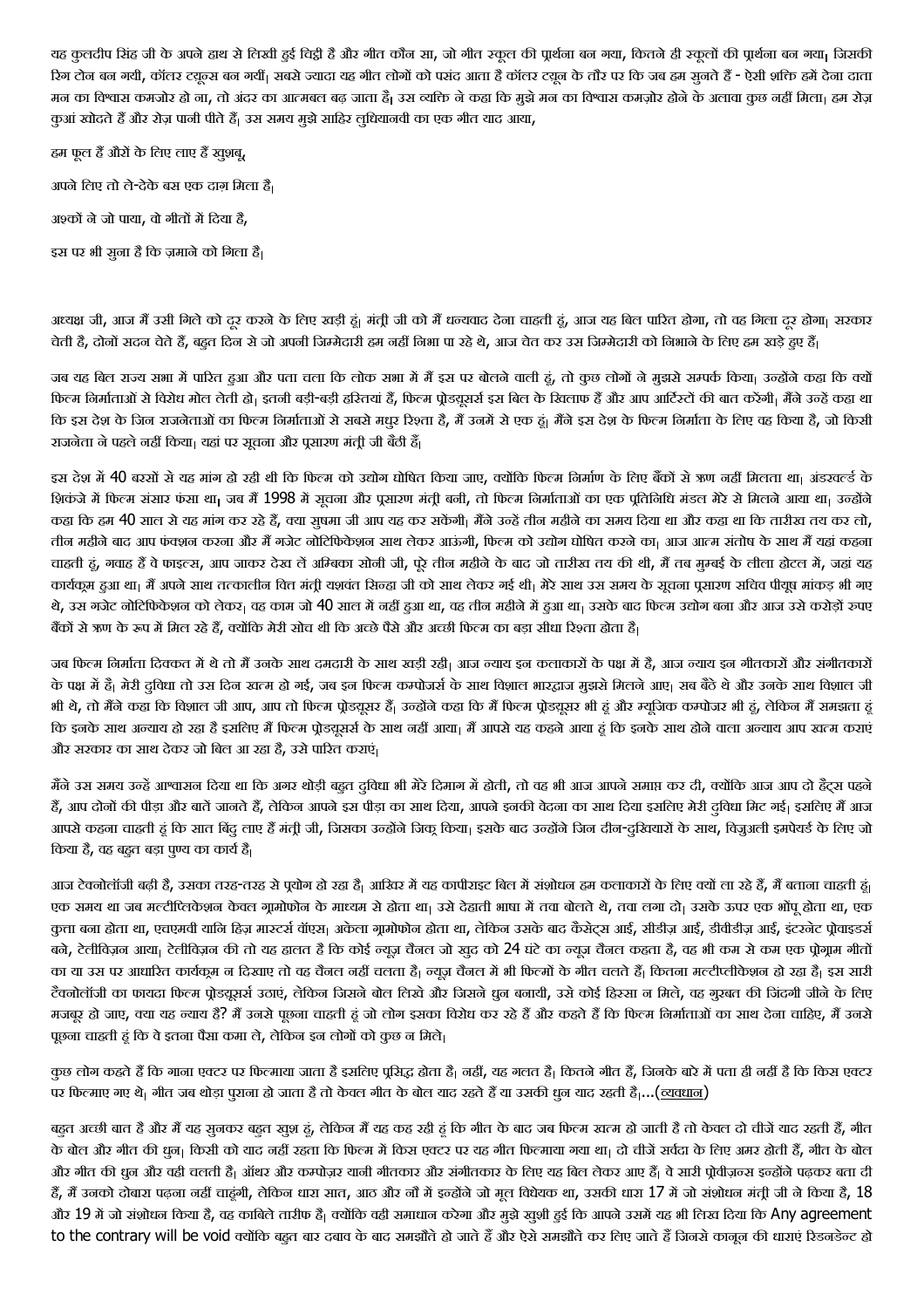जाती हैं| लेकिन आपने एक कदम आगे जाकर कहा कि Any agreement to the contrary will be void. इसलिए मैं आपको बधाई देती हूं| मैंने जितनी बाते यहां रखी हैं, जो दर्द और वेदना उन लोगों की मैंने यहां रखी है, आपने यह देखा होगा कि मंती तो खड़े होकर कहते हैं और निवेदन करते हैं कि मेरा बिल पारित कर दीजिए, लेकिन आज इस बिल को मंती जी के सुर में सुर मिलाकर मैं पक्षी बैंचों से कह रही हूं कि इस बिल को सदन सर्वसम्मति से पारित करे<sub>।</sub> यह बिल दुआ देने वाला बिल होगा। आज हम आशीर्वाद लें उन कलाकारों का, उन साहित्यकारों और रचनाकारों का, जिनकी आज तक अनदेखी होती रही और साथ ही उन दीन-हीन दुखियारों का जिनके बारे में आप यह बिल लेकर आए हैं।

DR. SHASHI THAROOR (THIRUVANANTHAPURAM): Thank you, Madam Speaker. It is a rare privilege to be able to support fully every word spoken by the hon. Leader of the Opposition in respect to this Bill that is before the House today.

I would like to join her in commending not only the hon. Minister for having brought the Bill forward, the Chairman of the Standing Committee on Human Resource Development for having accepted the creative suggestions from the artistic community and you for allowing this to be introduced in short notice, but I would also like to add to that my commendation for the outstanding speech by the hon. Leader of the Opposition with whom, I think, none of us in this House can possibly disagree.

Madam Speaker, the problem is that though the Indian Copyright Act of 1957 in its current form holds in most instances that the creator of a work is its rightful owner, except when the piece is created under contract where it goes to the company that has commissioned the work, the companies have taken advantage of this as the Leader of the Opposition pointed out by getting artists to sign contracts that are not to their own advantage.

In the 1960s, the Nightingale of India, Lata Mangeshkar Ji, raised the issue that in the music industry, composers and musicians, once they sold their work to companies, receive nothing more than the agreed price and any income from the distribution of these songs went to the companies. This is the real problem, Madam Speaker. The companies, once they reimburse musicians once having got the work they feel that they have complete control over the work which they may assign as they wish and how they wish reaping all the attended income.

Now, it gets further complicated because in music you are no longer looking at just one time deal, there is now the phenomenon of re-mixings where very often old songs are revived, played by new artists with new instruments, but with the same lyrics and with the same tune and suddenly these old songs, revived and re-mixed, bring in large amounts of money for the companies that own these songs.

But for all, one knows the composer of yesteryear, the singer of yesteryear, the person who wrote the lyrics, the composer who created the tune, they may be dying in penury because they are excluded from any of the benefits, any share of such income by the companies.

## **13.20 hrs** (Dr. M. Thambidurai in the Chair)

In fact, I must say the fact that the Minister has thought of this also in the Bill and put in a five year period before songs can be de-done, remixed, and changed. This is a very positive development in the Bill and I would particularly like to draw attention to it because the works are ultimately the intellectual property of the creators and they should have a say in what is done with their music, how it can be altered, remixed or changed.

The fact is that there are essentially two rights at stake here. There is the sound recording and there is the underlying work, the composition, the tune. When a song is played anywhere, on radio, on your computer, on your ringtone of your cellphone, really two sets of royalties have to be generated; two sets of people have to be rewarded. One is those who have done the recording, that is the producer, perhaps the company, and the other is those who have done the performance, the lyricist and the composer. The idea was always that a fair deal would be 50:50 between these two. Fifty per cent for those who have taken the capital risk and produced the music, that is the work, and fifty per cent for those who actually thought it up. At the moment, what happens is that the one 50 per cent is cribbing on the other 50 per cent. It is like the story of the Arab in the tent. The camel is outside the tent and puts his nose into the tent. And after a while the head comes in and soon the camel is inside the tent and the Arab is outside the tent. That is what is happening. The composers, the lyricists, they are outside the tent and the music companies have occupied all the space.

This is something we need to do. We need to deal with the basic issue that the creative parties in the music business should have a say over their work. Their right is vested not, it seems to me, in the companies. The companies have taken the wrong analogy. They have, sort of, acted as if they are building a building and they have commissioned somebody to actually put the brick and the mortars and build the wall. Once the wall is built, the building belongs to the owner. But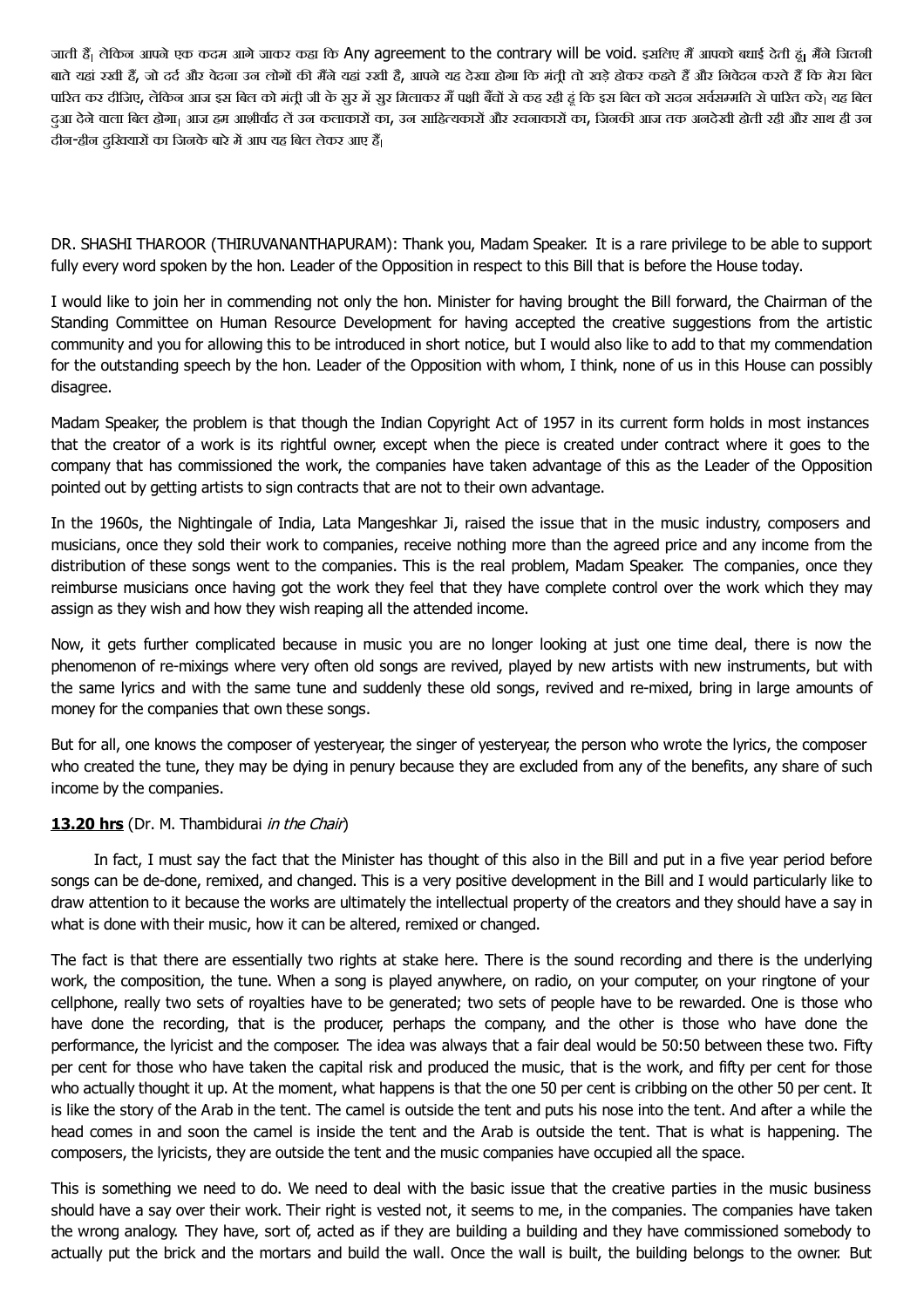music and creativity is not like that. Music, any creative art, is not the result of a mere monetary investment. The business side is important but it has to respect the feelings of the creative parties by granting them a commercial success in their works. In fact, Sushma ji read out from the letter that was sent by the very distinguished galaxy of artists. I would like to read another, different part of the letter because she is right that the fact that they have become non-entities was an important part of that letter. But in the end of the letter, they specifically asked that the Committee should, in the Bill, secure the right to royalty in favour of authors and composers as a non-assignable and non-waivable right. Thus in doing so, the irrevocable right of authors and composers to secure a royalty is protected against the monetary interest of music companies and film producers.

This is exactly what we have seen done by the Committee, accepted by the Minister, in Clauses 8 and 9 of the Bill before us today which amends Section 18 and Section 19 of the Copyright Act. I think this is particularly impressive as the Leader of the Opposition pointed out, this letter, making this request, has been signed by a veritable who-is-who of the creative industry. We have every one from Pandit Ravi Shankar, Ustad Amjad Ali Khan to modern icons like A.R. Rahman and Shankar-Ehsaan-Loy. It is extremely important that we respect and stand in solidarity with these great names of our music industry. If I may say so, respecting creativity, I have been, in a modest way, a creative writer myself. And I want to say to this House, we must understand that creativity is not something that can be measured in a simple output. It is not a measurable job of work. A song that you listen to for 5 minutes might have taken 50 hours to compose. Where that inspiration comes from? What part of human genius or divine genius the composer has stepped into, the lyricist has stepped into, for that no price can be put. It is so important to say that it is impossible to measure the value of the creative spark in human beings. What goes into a creation? I can borrow a story that I witnessed from a different field, the field of artistry. I once saw a Chinese brushwork artist at work in which, with several swift strokes of his special brush, he produced a brushwork painting in about three minutes. The people gather there asked: "What would the charge be for this?" He said: "I think, \$ 25,000." They said: "25,000 for three minutes' work?" He said: "Three minutes, and 40 years of my life". That is the experience, the creativity, the talent that goes into producing that three minutes' work and the same applies to the singer. A five minutes' song is not seeking reward for five minutes; it is seeking reward for the fifty years, perhaps, or the fifty hours at the very minimum that have gone into conceiving it, composing it, discussing it, changing it. How many drafts of the lyrics have been torn up and discarded before new lyrics can be written? These are the kinds of the acts for which we are seeking recompense and it will be fair that it be given. The Christian Bible says that man does not live by bread alone. We all know that human nourishment is not just the nourishment of bread or food; it is a nourishment that comes from the creative spark that enriches life. After all, why should you eat bread? To survive? You need to do more. You need to create. And that creativity therefore is so precious and vital. ...(*Interruptions*)

This creative spark which cannot be reduced to a few rupees must be honoured and is being honoured in this Bill. I would like, therefore, since the House is understandably impatient for lunch, to bring this argument to a close by stressing that there is also a long tradition in our country, in the legislative traditions of this House and this Parliament of passing laws that protect the weaker individual against the stronger institution. That is also something we are standing for today. These may be great names with whom we enhance our own stature by expressing solidarity with, say, Pandit Ravi Shankar, Ustad Amjad Ali Khan, Javed Akhtar, and A.R. Rahman, but the fact that in so doing we are also standing up for the weaker in this equation because individual is never able to stand up on his own against the strength of a powerful corporation. In that context, the particular help given in this Bill for the visually impaired needs to be applauded. This is a Bill that stands up for the weaker elements of our creative society, and I would join the Leader of the Opposition in commending its adoption to this House.

**श्री शरद यादव (मधेपुरा):** सभापति महोदय, मैं इस विधेयक का समर्थन करने के लिए खड़ा हुआ हूं और विस्तार पूर्वक मंत्री जी ने और सुषमा जी ने इस पर विस्तार से कहा लेकिन हिन्दुस्तान में यदि आध्यात्मिक बातें जिन्हें कहते हैं, जो कहीं दर्शती हैं या जिनका कहीं हम्बा के कहीं किंतित होती हैं तो वह कलाकारों में ही होती हैं और खासकर जो क्लासिकल म्यूजिक चलाने वाले लोग हैं, जैसे अली अकबर जी जब सुरों को साधते हैं तो मन को बहुत शांति मिलती है| बाबा अलाउदीन दुनिया में क्लासिकल म्यूजिक के सबसे बड़े मास्टर हैं| ये जितने नाम सुषमा जी ने दिये, जैसे रवि शंकर जी, अली अकबर जी और भी कई नाम हैं जो बंगाल से लेकर सर्वव्याप्त हैं, सुषमा जी ने बहुत तार छेड़े थे तो मेरा मन भी बहुत देर तक बोलने का था लेकिन आपने रचनाकारों, संगातकारों और कलाकारों को जो कई वर्षों से कॉपीराइट से अलग थे, जो धकेल दिये गये थे, उन्हें इसमें अंदर लाने का काम किया है। बाया आपने अच्छा काम किया है। मेरी आपके किसी काम में सहमति नहीं होती थी लेकिन इस काम में मेरी आपसे सहमति हैं। हिंदुस्तान में यदि गौरव करने की कोई चीज है तो यह है कि इस देश की धरती ने जीरो से न्यूमेरिकल बनाया<sub>।</sub> स रे ग म सात स्वरों की सरगम दुनिया की सब तरह की अच्छी बूरी आवाज समेटती है<sub>।</sub> थरुर साहब सही बात कह रहे थे कि यह पांच मिनट का काम नहीं है, यह जीवन भर की साधना है| जीवन भर की साधना से स्वर बनता है, चाहे चितूकार हो या कोई और हो| सुषमा जी ने जितने नाम लिए, आज तो वे हैं

महोदय, बैंजू बावरा की फिल्म का म्यूजिक हैं। इसमें भीम सैन जोशी का मुकाबला मन्जा डे से होता हैं। आज भी "ए दुनिया के रखवाले" गीत स्वरों में तैरता हुआ गीत हैं। हिंदुस्तान की फिल्म इंडस्टी में स्वरों की साधना और कम्पोजिंग करने वाले अंदाज करने करने वाले संगीतकार बहुत गजब लोग हुए हैं। अब जो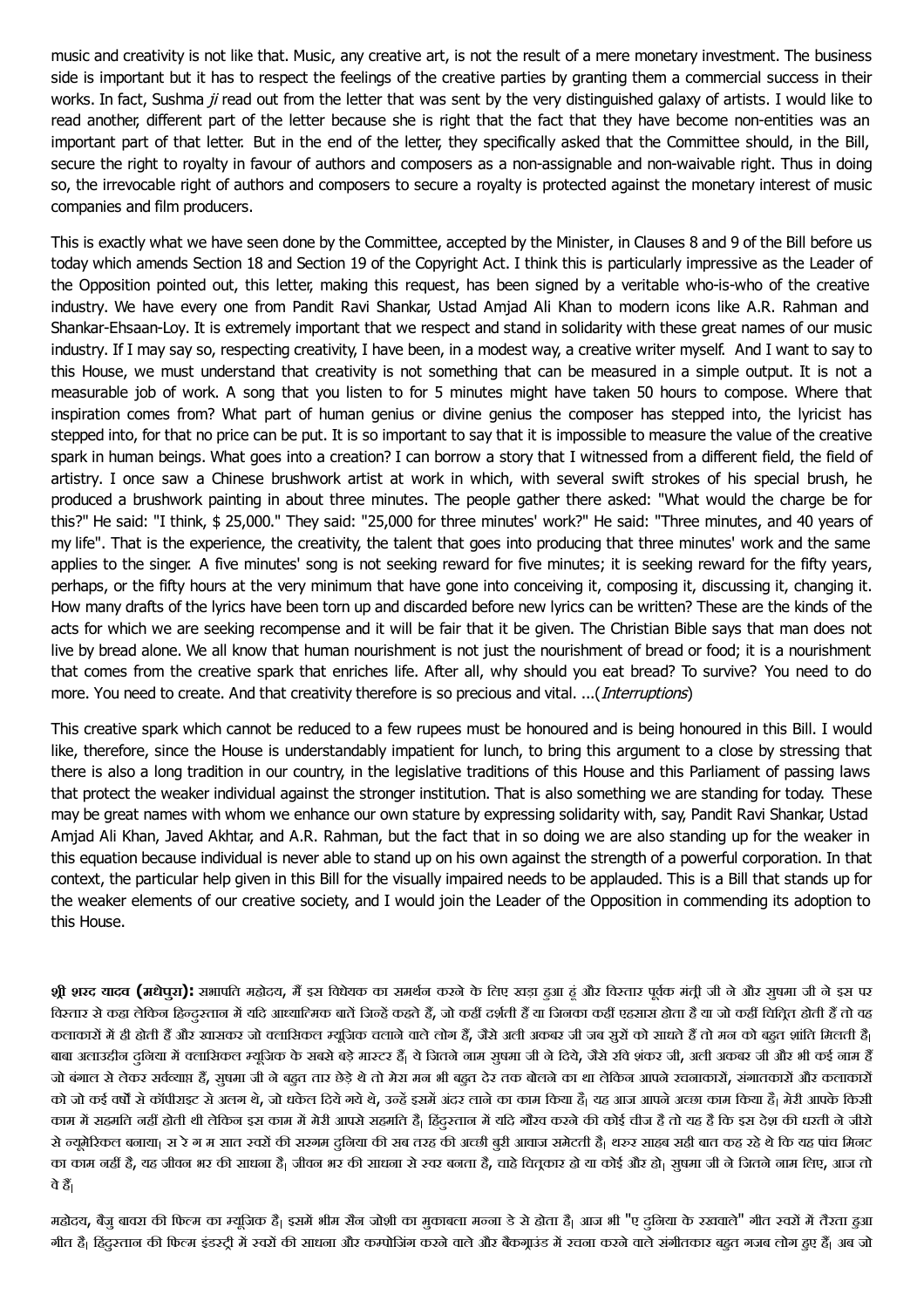गाने आ रहे हैं वे तो स्वरों को मार रहे हैं, साधना को मार रहे हैं<sub>।</sub> हिंदुस्तान में एक चीज और करनी चाहिए लोक संगीत पर भी ध्यान देना चाहिए क्योंकि हिंदुस्तान की धरती का क्लासिकल म्यूजिक लोक संगीत से निकल कर आया है| कुमार गंधर्व लोक संगीत गाते थे, मैंने ऐसी महफिल देखी नहीं थी जो इनकी लगती थी| हिंदुरतान के भक्ति काल के कवि कबीर पर अभंग गाते थे<sub>।</sub> मैं जबलपुर के उस इलाके से आता हूं जहां बाबा अलाऊदीन साहब मच्यर में रहते थे<sub>।</sub> यहां सतना के माननीय सदस्य श्री गणेश सिंह बैठे हैं। इस बिल में आज हम इनके हक को बहाल कर रहे हैं लेकिन कितने लोग ऐसे हैं जिनके दस्तखत करने वालों के बारे में सुषमा जी ने पढ़ा है| नीरज जी ने इस देश के गौरवशाली गीतों को गाया है| वे जिंदा है लेकिन उनकी बुरी हालत है| आपने ऐसे लोगों को एक तरह से प्रोटेक्शन दी है। लेकिन बहुत लोग रह गए हैं इसलिए इस बिल का सिलसिला यूं ही खत्म नहीं होना चाहिए।

महोदय, बिरहा गाने वाले लोग हैं| राजस्थान और बुंदेलखंड के लोगों ने कई गाने गाए हैं, जैसे "कौआ काटे" "जिसकी बीवी छोटी, उसका भी बड़ा नाम है"| ये सब बुंदेलखंड से आए गीत हैं| चूंकि इनके बनाने वाले सदियों में थे, वे गीत लोगों के दर्द, तुख को दो वाक्यों में कहते थे| मार्क्स मार्क्सवाद की पोथी लिखी लेकिन उससे सैंकड़ों वर्ष पहले कबीर ने कह दिया था -

"साई इतना दीजिए, जा में कूटुम्ब समाए

मैं भी भूखा न रहूं, साधु न भूखा जाए "

अतिरिक्त कमाई समाज की है, यह कबीर जी इतने सालों पहले कह गए। कबीर जी पर सारे क्लासिकल म्यूजिक संगीतकार तान छेड़ते हैं तो स्वरों के साथ लिपटकर कबीर और मीरा की वाणी चलती है| मैं आपसे कहना चाहता हूं कि इसमें बहुत से लोग छूट गए हैं| सूषमा जी ने काफी बातें कह दी हैं, मैं इसमें कुछ और कहना चाहता हूं। मैं आपसे निवेदन करूंगा कि जा हमारा भारत का संगीत है, उसकी जो आत्मा है, उसमें जो साधना है, उसमें पूरी का पूरी जिंदगी बीत जाती है।

इसी सवाल के साथ मैं चाइल्ड लेबर का मामला भी जोड़ना चाहता हुं कि रवि शंकर यदि बचपन में अलाउद्दीन साहब के साथ नहीं जाते तो अली अकबर की उंगलियां इस तरह से नहीं चलतीं<sub>।</sub> इस तरह से नहीं थिरकतीं<sub>।</sub>...(<u>व्यवधान</u>) वह बात आपकी सही है<sub>।</sub> हमने तो आज़ादी के बाद उसी तरफ देखना शुरु कर दिया<sub>।</sub> इसका क्या इलाज है? हम तो हर चीज आईपीएल से लेकर नाचने, गाने तक सब उन्हीं को ही देखकर कर रहे हैं<sub>।</sub> नाचना, हुड़दंग और गाने एक से एक...(<u>व्यवधान)</u> आज बांसुरी क्लासिक म्यूजिक में आ गई हैं। बिसमिल्लाह खां साहब ने शहनाई में क्लासिक म्यूजिक निकाल दिया और पंडित चौरसिया जो हैं, उन्होंने बांसुरी को क्लासिक म्यूजिक में डाल दिया<sub>।</sub> इसी तरह से पन्नालाल घÂाोष हैं, किशोरी अमोनकर हैं, छुन्नू महाराज हैं, एक से बढ़कर एक लोग हैं, कुछ लोगों के इस पर दरतखत नहीं हैं लेकिन छुन्नू महाराज जब ठुमरी गाते हैं तो बात ही कुछ और होती है और राजन और साजन, इनका क्या कहना? बनारस तो संगीत का बहुत बड़ा ठिकाना है| इसलिए मेरा आपसे कहना है कि जो राजस्थान का लोक गीत है और जो लोक गायक हैं, उनका सारा संगीत क्लासिकल संगीत पर आधारित है| हुवमदेव जी अभी यहां से चले गये हैं, वह भोजपूरी में गाते बजाते हैं|

महोदय, मैं आपसे एक बात कहना चाहता हूं कि हिन्दुस्तान यदि किसी एक चीज पर सबसे ज्यादा गर्व कर सकता है तो वह सुरों पर कर सकता है और जब स्वर लग जाता है तो वह ईश्वर के पास पहुंच जाता है<sub>।</sub> स्वर जब लग जाता है, जैसे सुÂषमा जी का स्वर लगा था…(<u>व्यवधान)</u> मेरा स्वर अभी लगा नहीं है,…(<u>व्यवधान)</u> स्वर जब लग जाए तब ही सारी बात है<sub>।</sub> ईश्वर को तो हमने कहीं नहीं नहीं तरे हमीर परमात्मा को हमने बहुत तलाशा लेकिन हमें संगीत में ही थोड़ा सुकून मिला कि हां परमात्मा हैं<sub>।</sub> जब हम नौ वर्ष के थे तो बाबा अलाउद्दीन के पास बैठते थे तो वह जब साज बजाते थे के बजाते थे,...(व्यव<u>धान)</u> अमजद अली साहब के पिताजी भी ग्वालियर के थे, ग्वालियर भी एक बड़ा ठिकाना है। घराने तो हमारे यहां हर पचास किलोमीटर पर हैं। धूपद का बहुत बड़ा ठिकाना है। जो बात मैं रखना चाहता हूं, इस परम्परा में कुछ लोग जिन्हें सुÂषमा जी ने याद किया, वे तो अतुल्य हैं<sub>।</sub> कुछ लोगों को राज आशूय मिल गया लेकिन जो लोक गायक हैं, उनको राज आशूय भी नहीं मिला और हिन्दुस्तान की आज़ादी के बाद उनको आशूय नहीं मिला<sub>।</sub> यह सारा संगीत धरती से ही निकला है<sub>।</sub> मैं एक बार अयोध्या की तरफ गया हुआ था, रात को सो रहा था<sub>।</sub> वहां जो स्वर था, उसकी जो गलाबाज़ी थी, उसके स्वर में ऐसी ताकत थी कि भीम सेन जोशी और उसके स्वर की तुलना की जा सकती है क्योंकि भीम सेन जोशी के स्वरों में ताकत थी<sub>।</sub> उनके गले में इतनी ताकत थी<sub>।</sub> जब मैंने वहां गीत सुना तो गीत गाते-गाते अंत में उसने यह कहा कि राम को जब वनवास हुआ और जब अयोध्यावासी विदाई करने गए, विदाई करते-करते जब उनके पीछे गए, राम ने जब नाव पर पैर रख कर पीछे मुड़ कर देखा तो एक आदमी भी नहीं था, उसने गीत में ऐसा अद्भुत वर्णन किया है| मैं भूल गया नहीं तो मैं दोहराता| मुझे नहीं मालूम था कि यह बिल आप अचानक ले आएंगे| लेकिन मैं वह गीत लाता<sub>।</sub> यह देश सदियों से इसलिए भुगत रहा है क्योंकि सत्ता के पीछे दौड़ता रहा। यहां जो राजा-महाराजा भगवान कहलाते हैं<sub>।</sub> कई तरह के दुर्गुणों में, एक गुण जो था वह सुषमा जी ने बताया है संगीतकारों को आशूय देते थे<sub>।</sub> उसका दार्शनिक मतलब यह था कि राम जब वनवासी हो गया तो एक भी आदमी उनके साथ नहीं था<sub>।</sub> जब वह राज पर था तो आयोध्या की पूरी की पूरी भीड़ उनके पीछे थी<sub>।</sub> इसलिए मेरा कहना है कि हिंदुस्तान की धरती की यदि कोई शक्ति कहीं से निकलती है तो सात स्वरों से निकलती हैं और सात स्वरों की साधना असल में आदमी को एक सकन के ऊपर ले जाती हैं। आपने बहुत सना होगा लेकिन अली अकबर के सरोद को जरूर सुन लेना। हिंदुस्तान में सरोद अमजद अली तो बजाते हैं लेकिन अली अकबर की सरोद आपको कमरे में सोते हुए उठा देगी, यदि आप उसे तबियत से सुनेंगे<sub>।</sub> इसलिए आपने अच्छा काम किया है<sub>।</sub> लेकिन इसमें एक बात ध्यान में रखिए कि गरीब आदमी जब गाता है, जब छोटा आदमी गाता है, वह तो कई तरह की गरीबी के दौर से, कई तरह की जिंदगी की तबाही और दौर से गुजरते-गुजरते जब आता है और जब वह पहली बार गाना गाता है या कोई चीज़ दे देता है। जिनके नाम सुषमा जी बताए वे तो लाखों रूपये लेंगे| लेकिन जो पहली बार गाने जाता है, चूंकि बाजार के अंदर इनका नाम हो गया| लेकिन जो नया कलाकार आता है, उसकी पेमेंट पर इस बिल में कोई चिंता नहीं है।

**श्री कपिल सिब्बल:** शरद जी, सब हैं<sub>।</sub>

**श्री शरद यादव (मधेपुरा):** अच्छा है<sub>।</sub> मैंने पूरा पढ़ा नहीं है<sub>।</sub> वैसे आपने जो सात-आठ सवाल रखे हैं, मैं उनसे सहमत हूँ<sub>।</sub>

सभापति जी, मैं ज्यादा बात न कह कर के आपको, सुषमा जी को और थरूर साहब को भी, वे चले गए हैं लेकिन उनको भी धन्यवाद देता हूँ| मैं इस बिल के समर्थन में खड़ा हूँ और जो छूट गए हैं, जरा उस पर एक व्यापक बहस कर के और खास कर हिंदुस्तान के जो लोक संगीत हैं और संगीतकार हैं, कलाकार हैं, उनके बारे में भी कोई विंता हमें करनी चाहिए| वे हमारी सबसे बड़ी विरासत हैं| पूरा का पूरा जो वटवृक्ष ऊपर खड़ा हुआ है, उसकी जड़ है| उसकी कोई ताकत है तो यही लोग हैं| मंत्री जी ने आज जो अध्यादेश लाया है, मैं इसका पुरजोर दिल से समर्थन करता हूँ और जिन लोगों ने इस पर बोला उनका भी बहुत-बहुत धन्यवाद<sub>।</sub> इन्हीं बातों के साथ मैं अपनी बात समाप्त करता हैं।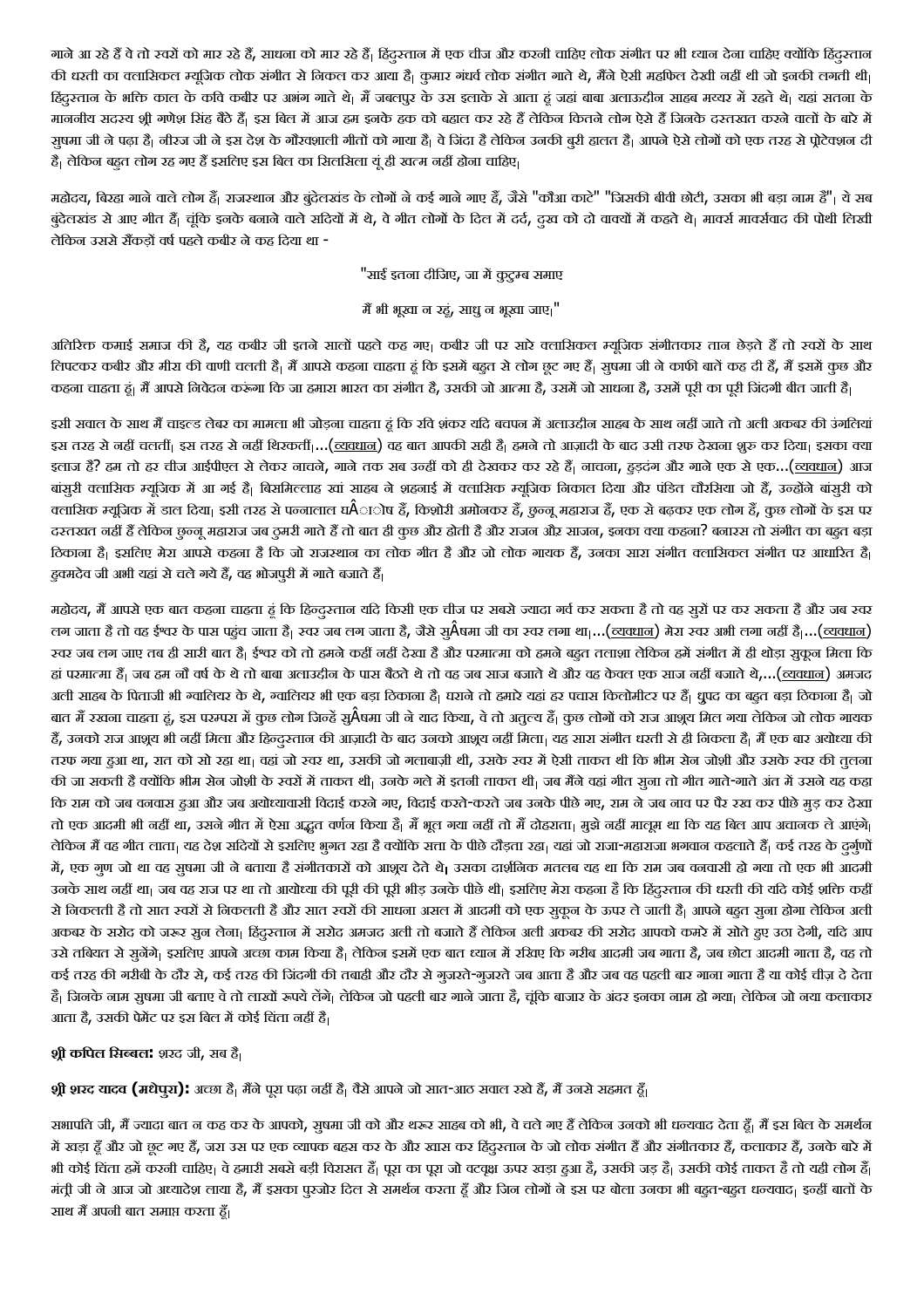**श्री शैलेन्द्र कुमार <b>(**कौशाम्बी): माननीय सभापति महोदय, कपिल सिब्बल साहब ने जो कॉपीराइट बिल पूरतुत किया है, उसके समर्थन में बोलने का अवसर दिया, उसके लिए मैं आपका आभारी हूं। बोलने से पहले तहेदिल से, सागर की गहराइयों से भी ज्यादा मान कर इस बिल का समर्थन करता हूं।

अभी पूतिपक्ष की नेता आदरणीय सुषमा स्वराज जी ने जिन महान कलाकारों के पतू को पढ़ कर उनके सिग्नेचर का नाम ले कर इस सदन में पूस्तुत किया, उन सब के पूति भी मैं आभार व्यक्त करता हूँ<sub>।</sub> स्टेंडिंग कमेटी के सम्मानित सदस्यों का भी आभार व्यक्त करता हूँ जिन्होंने बहुत अच्छे बिल को ड्राप्ट करने में अपना योगदान दिया है| आदरणीय मंत्री जी आपको भी धन्यवाद कि लिस्ट ऑफ बिज़नस में जितने बिल थे, आपने उन्हें पेंडिंग कर के इस बिल को प्राथमिकता दी| लोकसभाध्यक्षा जी को भी धन्यवाद, जिन्होंने बहुत ही संजीदगी से बैठ कर आदरणीय सुषमा स्वराज जी को सुना और उन्हें इस पर समर्थन भी दिया और बिल को पूरतूत करने में पृथमिकता दी इसलिए उनको भी धन्यवाद देना चाहुंगा।

यह बिल बहुत पहले आना चाहिए था<sub>।</sub> आजादी के 60 से ज्यादा वर्षों के बाद आज हम उन नामचीन लोगों को याद कर रहे हैं जिन्होंने हिंदरतान के संगीत, हिंदुस्तान के साहित्य और हिंदुस्तान के गीत को एक मान्य दिया है। उनके लिए हम इस बिल को ले कर आए हैं। देर आए लेकिन दुरूस्त आए, इसके लिए बहुत-बहुत धन्यवाद। मेरे ख्याल से संपूर्ण सदन, एक-एक सदस्य इस बिल को समर्थन देने के लिए अपनी बात कहेगा। मैं चाहुंगा कि, कीर्ति आज़ाद जी चले गए हैं, पूतिपक्ष की नेता आदरणीय सुषमा स्वराज जी से कहूंगा कि इसी पूकार से एक बिल और पूस्तूत होना चाहिए जो हमारे गुप्ती, कहती हंडा से लेकर, कुश्ती, हॉकी कबड़डी आदि जो खेल विलप्त होते जा रहे हैं उन पर भी एक बिल आना चाहिए। आज बहुत से खेल हैं। केवल एक आईपीएल या क्रिकेट को ले कर हम डंका बजा रहे हैं और अपनी छाती व पीठ को ठोंकते हैं| शरद जी ने कहा कि बहुत से ऐसे कलाकार है, जो आज ग्रामीण क्षेत्रों में हैं| जो लोक गीत के माध्यम से सदियों से इस भारतवर्ष की संस्कृति, सभ्यता, धार्मिक और ऐतिहासिक चितूण को अपनी-अपनी भाषाओं में, अपने-आपने संग, अपने-अपने संगीत से पूरतुत करते हैं। वे भी विलुप्त होते जा रहे हैं| अभी मेरे पास एक एनजीओ के लोग आए। उन्होंने कहा कि गृमीण क्षेतों में जो लोक गीत गाने वाले लोग हैं, जिनको कोई आज सुनता ही नहीं है, कभी-कभी हम लोग अपने क्षेतों के गामीण कार्यकुमों में जाते हैं तो वे बेचारे ढोलक, हारमोनियम और मंजीरा ले कर लोक गीत पुस्तत करते हैं| आज हम इसे भूल रहे हैं| उनको भी याद करने की जरूरत है| एनजीओ के लोग नाम इकट्ठा कर के उनको कुछ मानदेय देने की बात कर रहे थे| ऐसे लोगों को भी प्रोत्साहित करने की जरूरत है| गूमीण क्षेत्रों में बहुत सी प्रतिभाएं हैं जिनको आज अवसर और मौका नहीं मिला| वे धीरे-धीरे वितुप्त हो रहे हैं| आज जो फिल्म हम लोग बनाते हैं, अभी इसी सदन में तमाम वक्ताओं ने कहा कि पुरानी फिल्में, पूराने संगीत और गीतों का क्या मतलब था, अब आज के आज के गीतों का क्या मतलब है? अभी आदरणीय पतिपक्ष की नेता ने कहा कि - इतनी शक्ति हमें दे न दाता, मन का विश्वार कमज़ोर हो<sub>।</sub> वहीं पर एक टोन और चलती है -कोलावरी डी। वह भी हम लोग सूनते हैं। बड़ा अंतर है। यही कारण है कि आज का नौजवान जो फिल्म देखता है और जो गीत-संगीत सूनता है, उसी को अपने चरितू में ढालता भी है<sub>।</sub> इसको भी हमें बड़ी गंभीरता और गहराइयों से सोचना पड़ेगा कि हमारी आने वाली पीढी का मार्गदर्शन ये फिल्में, कहानियां और पटकथा किस ओर ले जा रही हैं| हमें इस पर भी मूल्यांकन करना है| दूसरी बात आज जो रंगमंच और रचनाकार हैं, आज जो निर्माताओं की बात कही जा रही है कि कुछ निर्माता विरोध कर रहे हैं| वे गलत कर रहे हैं| अगर ये रचनाकार, साहित्यकार, गीतकार और संगीतकार न होते तो फिल्म कोई मायने नहीं रखती| कोई भी कलाकार हो, चाहे वह लेडीज हो या जैन्टस हो, अगर उनका सम्मान बढ़ता है तो इन्हीं कलाकारों की रचना, पटकथा से, इनके संगीत से, इनके गीत लिखने से ही उनका सम्मान बढ़ता है और वे याद किये जाते हैं<sub>।</sub> पूरतूतिकरण में जो कलाकार उसे पूरतूत करता है, वह उसमें चार चांद लगाता है<sub>।</sub> इसीलिए मैं इस बात को कह रहा था<sub>।</sub>

दूसरी तरफ, हमें भूलना भी नहीं चाहिए, चूंकि बहुत विस्तार से चर्चा हुथी, लेकिन कोई भी फिल्म की कोई भी जीत, उर्दू का शब्द हमने इस्तेमाल नहीं किया, हम उर्दू को भी याद करना चाहते हैं| अगर भारतीय सभ्यता में देखें, जो हमारी फिल्में बनी हैं, शुरू से लेकर अंत तक, तो उनमें उर्दू का सबसे बड़ा सम्मान रहा है<sub>।</sub> उर्दू का भी नाम हमें लेना चाहिए<sub>।</sub> बहुत बड़ा योगदान उर्दू का रहा है<sub>।</sub> ...(<u>व्यवधान</u>) बिना उर्दू के शेरो-शायरी का कोई अर्थ ही नहीं निकलता है<sub>।</sub>

अभी आदरणीय सुषमा स्वराज जी ने शेरो-शायरी में मिर्जा गालिब और मोहम्मद रफी का भी नाम लिया। मैंने तो इस सदन में जीरो ऑवर में यह भी मांग की थी कि ऐसे कलाकारों को मरणोपरांत कम से कम भारत रत्न सम्मान देना चाहिए<sub>।</sub> उनको पुरस्कार देना चाहिए, मैंने कई बार इस सदन में इस बात को रखा…(<u>व्यवधान</u>) मुबारक बेगम, जिनकी जयंतियां, जिनका अभी हम लोगों ने सम्मान किया, तो मैं ज्यादा कुछ न कहकर इतना ही कहना चाहंगा<sub>।</sub> मेरे पिता जी भी रेडियो आर्टिस्ट थे, वे भजन और गज़ल गाते थे, स्वर्गीय धर्मवीर जी यहां भारत सरकार में मंती भी थे। एक कहानी उन्होंने सन् 1975 में फिल्म में दी थी, उस फिल्म का नाम था, उस कथा का नाम था - आजादी की मशाल<sub>।</sub> वह बड़ी अच्छी फिल्म थी<sub>।</sub> मैंने कहा था कि हमारे लोक सभा टीवी चैनल पर जो तमाम गीत, संगीत और फिल्म दिखायी जाती हैं, उसमें आजादी किस पुकार से हमारी भारतीय संस्कृति, सभ्यता, किस पुकार से धर्म को लेकर जो हमारे पुस्तुतीकरण होते हैं, उसको जरूर दिखाना चाहिए। आज ऐसी बात नहीं है, अन्य चैनटस को तो लोग देखते हैं, लेकिन वहीं लोक सभा टीवी चैनल के कार्यकम को भी लोग देखते हैं, राज्य सभा टीवी चैनल को भी लोग देखते हैं। ऐसी फिल्मों को, ऐसे संगीत को, ऐसी पटकथा कहानियों को, ऐसे इतिहास को हमें दिखाना चाहिए। वहीं इसमें चार चांद लगाने वाले हमारे जो पिूट मीडिया के लोग हैं, जो इलेक्ट्रानिक मीडिया के लोग ऊपर बैठे हैं, इनका भी बहुत बड़ा योगदान रहा है<sub>।</sub> अगर अच्छी फिल्म आयी है, उसकी अच्छी कहानी है, उसमें अच्छे कलाकार हैं, तो आप लोगों ने उसकी तारीफ भी की है। पिट मीडिया के लोगों ने उसको बराबर दिखाया भी है। मैं विज्ञापन को छोड़ देता हूं क्योंकि विज्ञापन में तो हर फिल्म को ऐसे दिखाया जाता है कि हमारी फिलमें चलें, लेकिन वहीं प्रिंट और इलेक्ट्रानिक मीडिया का बहुत बड़ा योगदान रहा है<sub>।</sub> मैं इनको बहुत धन्यवाद देना चाहता हूं कि इनका बहुत अच्छा सहयोग रहा है<sub>।</sub> वहीं पर तमाम हमारे और भी कलाकार हैं, जिनको आज इस सदन के माध्यम से याद करते हुए मैं इस बिल का समर्थन इसलिए भी करूंगा कि ऐसे बहुत से लोग अब इस दुनिया में नहीं रहे, आज भी बहुत से लोग जो मुफलिसी से गुजर-बसर कर रहे हैं, उनको कम से कम जानने-पहचानने का, देखने का मौका मिला। आप यह बिल लेकर आए, मैं इसका तहे-दिल से समर्थन करते हुए अपनी बात समाप्त

करता हूं कि कम से कम उनकी मुफलिसी में चार चांद लगाने का काम किया, यह बिल इस रूप में आया, इन्हीं बातों के साथ मैं अपनी बात को समाप्त करता हूं।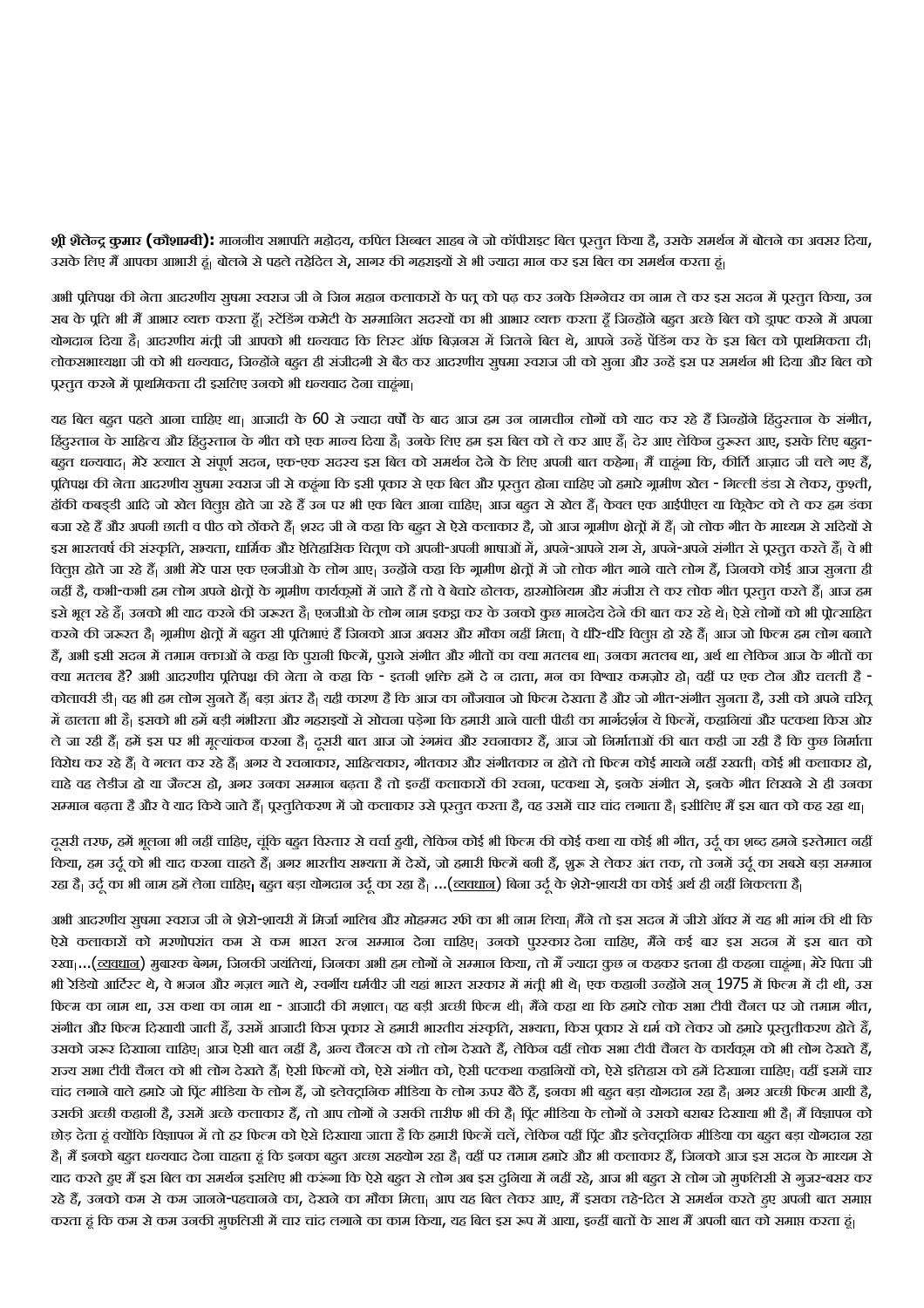DR. ANUP KUMAR SAHA (BARDHMAN EAST): Thank you, Chairman, Sir, for giving me the chance to speak on the Copyright (Amendment) Bill, 2010.

The Minister has rightly expressed his willingness for better proposals covering various aspects of the society regarding copyright. I wish to congratulate the Minister for this. Though it is late, it is better late than never. However, I have some observations and certain objections. The State has the responsibility to protect the rights of the creator, but it should also ensure the rights of the user as well as to avoid too much commercialization so that the user gets the product at an affordable price.

At the same time, we see many of the artists, who are exploited by the producers, are living in misery. The Government should take care of them and provide pensions to these artists so that they can live gracefully.

Going through the statement of Objects and Reasons of the Bill, it seems that the Act is now amended to comply with the World Intellectual Property Organisation (WIPO) Copyright Treaty, 1996 and WIPO Performance and Phonograms Treaty, 1996. I wish to know whether India is a signatory to these Treaties. If not, how is it claimed in the Objects and Reasons?

There is a new amendment to delete lines 23 to 25 on page-2 with regard to 'Parallel Import'. One can import from cheaper market in countries having higher prices. If that right is withdrawn, the balancing mechanism will go. This is very important for the user. The country follows international exhaustion of rights. It is known as 'the doctrine of first tale.' If you look into the Patent Act, section 1078 is there. That is for 'Parallel Import'. If you look into the Trade Marks, section 33 is there. That is also for 'Parallel Import'. If you look into section 6 of TRIPS, that is also for 'Parallel Import'. But the Minister has removed 'Parallel Import' cleverly to protect the interest of the publishers. This is against the recommendation of the Standing Committee. I request the Minister to withdraw that amendment.

When India is not a signatory to WCCT and WPT, what is the relevance of section 36? This is quite unnecessary.

It is unclear as to why Directors of films are allowed copyright for 70 years while creator of other works are allowed only for 60 years. Why is this discrimination? Hope Minister will please look into it.

With these words, I wish to conclude by supporting the Bill.

SHRI TATHAGATA SATPATHY (DHENKANAL): Mr. Chairman, thank you very much for giving me this opportunity.

The unity from both the sides and the support that has been noticed in this House is indeed very heart-warming. Although we learnt that democracy is full of divergent views which should be tolerated, understood and digested, here we always see that the divergent views have no place and it is always a one-upmanship on all sides that we are 'Mr. Know-it-all'.

This is a good Bill. We obviously all know what would be the outcome of this debate. The Bill will get passed. But, what troubles many outside the House and what troubles people like me also is that this Bill is primarily a one-sided Bill that does not take into consideration the views of people who invest money in art, culture and who actually promote art and culture. I am not talking only of north-Indian musicians. There are musicians all over this country. There was M.S. Subbulakshmi. There was Balakrishna. There were many in Odisha like Jitendra who sang Rangavati. There have been umpteen number of musicians, song writers and they have virtually no protection as to their creative art. If this Bill sincerely wants to give them protection, that is an exceedingly welcome step.

But, here it seems more like a small little step towards circumventing the general attitude that the country has built up over a period of time, the animosity towards the dangerous portions included in the copyright laws, in the intellectual property right laws, the patent laws and so many other laws that are very inherently anti-India and are very inherently aimed at building an atmosphere where the Indian eventually over a period of time will be crushed.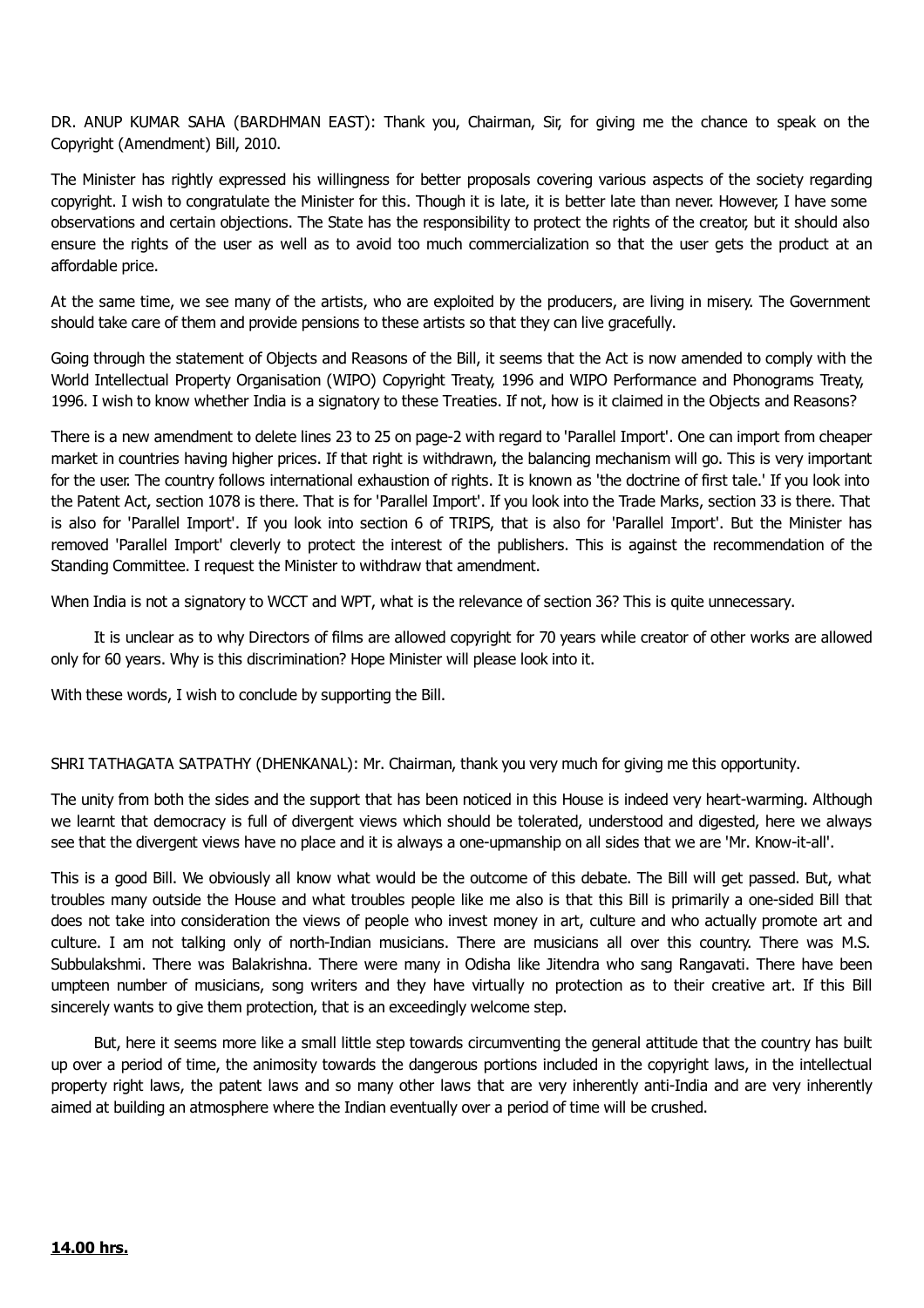Sir, if you see the Bill, the first page of this Bill says that in sub-clause (v) for the words 'cinematograph film or sound recording, the producer, and', the words 'cinematograph film, the producer and the Principal Director' shall be substituted. This Bill looks like a Bill which is aimed only at the Hindi film industry.

Now, Indian culture, let us not be mistaken, is not ensconced, is not limited within Indian films and especially Hindi films.

### 14.01 hrs (Mr. Deputy-Speaker in the Chair)

All our music-based programmes today, whether you see Antaksharis or whatever the hon. Minister mentioned, are only encouraging our young people to sing Hindi film songs, although this country used to pride itself in possessing so many different languages where different thoughts have emanated in the past.

Many of my colleagues would have traveled all over the country. I also have done a little bit of travel in other places, nearby countries like Vietnam, Cambodia and such neighbouring countries. We see that they are also in no way inferior to us. Let us not assume that we are the greatest or that we are unique. We are what the world is. We are part of the world. We inherit our culture and our history same as other people have inherited their history and their culture, but the only difference today is that most of them do not have a burgeoning successful and money-spinning film industry like the Hindi film industry, which some people call Bollywood. But they have their cultures safeguarded in many different ways.

Today a simple question would be this. Suppose a song is sung by Lata Mangeshkar and late Kishore Kumar; it is written by Majrooh Sultanpur; the music could be by R.D. Burman or by Shanker Jaikishen ...(*Interruptions*) I would love to do it, but I am sorry that I cannot sing in Hindi.

This Bill is nowhere very clearly spelling out where exactly the protection will go. Will it go to the singers? Will it go to the song writers? Will it go to the musician? The idea that it will be divided is not very clearly enunciated here. It is not specifically mentioned here.

Apart from that, our classical singers, as the House noted earlier, only when they get recognized elsewhere in other countries, then only we come to acknowledge them and we realise that they are great. If the Beatles would not have joined in the Bangladesh Concert, maybe Ravi Shankar or his daughters would not have been such known figures in Indian social scene. Same has been the case with many others.

In the US, ESCAP is there which safeguards their musicians. It does not safeguard only the producer but also the musician, the creator, the person who wrote the song, whether it is a Blues music performer or the song writer. There, the Act goes to protect the primary musician or the primary song writer, but here we have seen that even in Hindi movies, they have taken old songs and re-done them. It is not like today where they do the re-mixes but even in old Hindi films, they have taken classical songs and ragas and turned them into music. So, when you are trying to give a copyright on that, a copyright on a raga, then who gets the benefit? Who can claim that he or she created that raga? Is it the musician? Is it the music director? Is it the singer? Is it the song writer? So, it is a very unclear picture, and this picture will eventually not help the people, the neglected musicians whom you are really focusing to help, the neglected artistes not only in the sphere of music but even in arts. Now-a-days, there are so many other varieties and so many other paradigms of art, so many other worlds of art which are being created that we have to take everything into consideration when we pass such a Bill. Now, these are learned lawyers. I am nobody to talk with my half-fried brain and ignorance.

### MR. DEPUTY-SPEAKER: Please conclude now.

SHRI TATHAGATA SATPATHY: Yes, I am concluding. I am nobody to suggest to them, but as lawmakers of this country, I would expect that this Bill should not be passed in haste. I am saying this because many people think that it is a Bill, which is a precursor to other patent laws and other intellectual property right laws, which will be what the West wants us to pass. It is because we are not in those formal bodies. Therefore, this is a backdoor entrance to help the American Companies -- whether they are drug companies or such other things -- that since you have this in the field of music; since you have this in the field of culture; then why cannot you do the same thing in the field of drugs and chemicals?

If that be the case, I would request the Government and request the learned Minister to kindly rethink on this mater. Let us not get blown away because there is support flowing in from all sides because all sides may be having the same colour that you also have. Let us please rethink on this matter, and let us not create a precursor, which will eventually help in crushing and damaging the same assets; those same people; and those same poor musicians.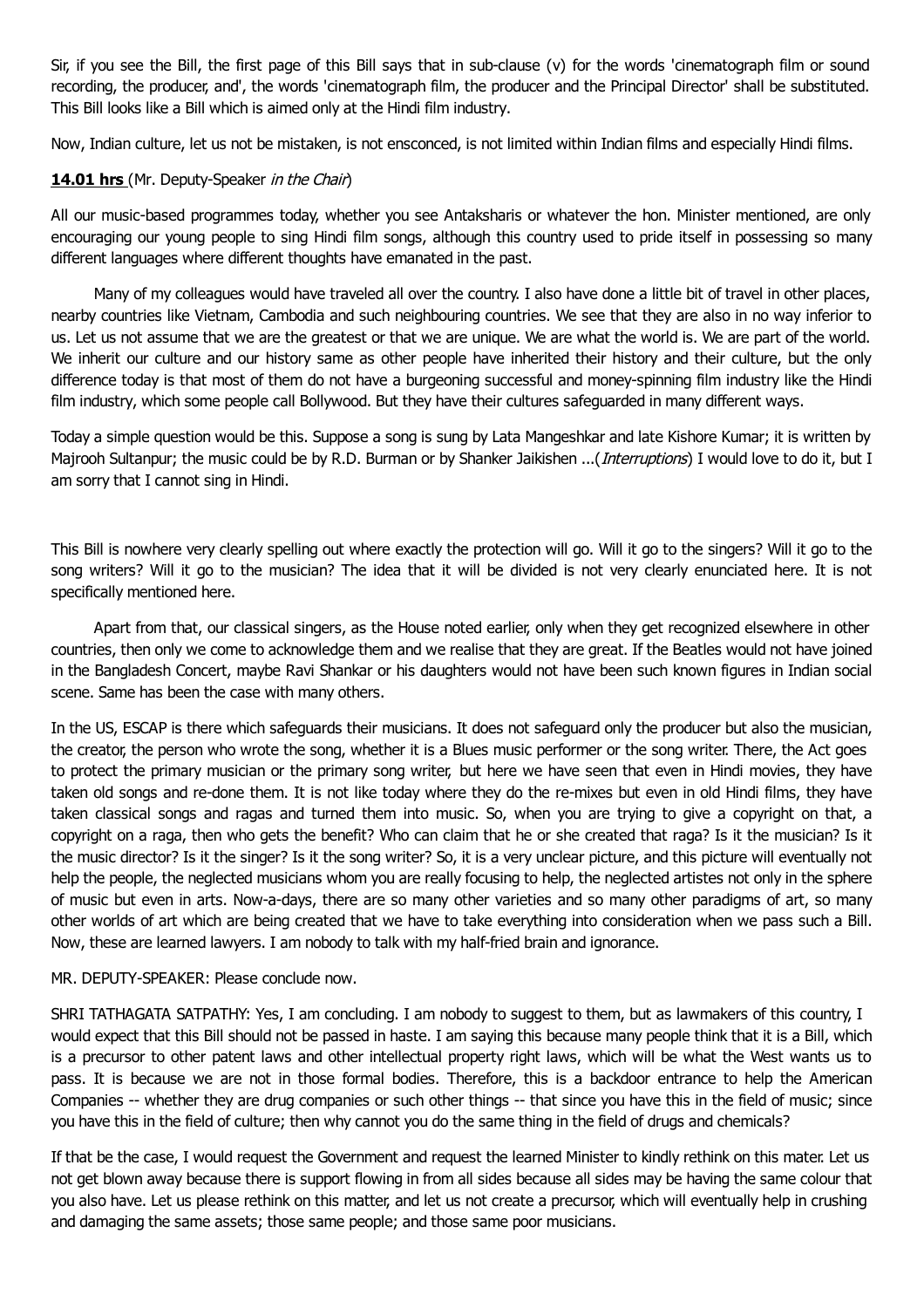You made this House proud when you said that you personally helped a great musician. We all were very happy. We wish that we also had opportunities like this. We are not such a successful lawyer that we can write such a cheque like you, but I wish that I could honestly do something for this country in that physical term also. But eventually, since the Chair has asked me to wind up, I will request you to please reconsider this Bill and let it not go through as a half-baked thing that will only be used as an instrument to beat this country in other fora.

<mark>श्री दारा सिंह चौहान (घोसी):</mark> धन्यवाद, उपाध्यक्ष महोदय<sub>।</sub> आज मैं कॉपीराइट (अमेंडमेंट) बिल, 2012 के समर्थन में बोलने के लिए खड़ा हुआ हूं<sub>।</sub> मैं माननीय मंत्री जी को बधाई दंगा कि वह यह बिल लाए। ऐसे तमाम साहित्यकार, कलाकार, शायर लोग थे जिन्होंने देश के लिए बहत कुछ किया और आज हमारे बीच नहीं हैं। उन्होंने केवल आज़ादी की लड़ाई ही नहीं लड़ी, बल्कि इस देश से मानवता का संदेश भी दिया। मैं नेता, पूतिपक्ष को भी बधाई दंगा जिन्होंने अपने सारगर्भित भाषण में गंभीरता से ऐसे बिल के समर्थन में विस्तार से अपनी बातें कही हैं।

माननीय उपाध्यक्ष महोदय जी, यह हो सकता है कि कुछ लोग इसके विरोध में हैं<sub>।</sub> लेकिन, मैं मानता हूं कि ऐसे लोगों को भी इसका समर्थन करना चाहिए क्योंकि यह उन लोगों के लिए है जिन लोगों ने इतिहास बनाया है, इतिहास लिखा है, और जिस इतिहास, जिस रचना की बुनियाद पर खड़े होकर हमने इस मुत्क की आज़ादी हासिल की तथा इस देश से मानवता का संदेश दिया।

मैं जिस पूदेश का रहने वाला ढूं, उस उत्तर पूदेश का ऐसे कलाकार, साहित्यकार, रचनाकार के क्षेत्र में बड़ा महत्वपूर्ण योगदान रहा है| पंडित राहुल सांकृत्यायन आज़मगढ़ के रहने वाले थे<sub>।</sub> उन्होंने दुनिया में मानवता का एक संदेश दिया<sub>।</sub> उन्होंने 'भागो नहीं, दुनिया बदलो', 'वोल्गा से गंगा' नामक किताबों की रचना की<sub>।</sub> वे आज पूरी दुनिया में मशहूर हैं।

अल्लामा शिबली नुमानी हमारे आज़मगढ़ में पैदा हुए जिनकी लिखी हुई किताबें पूरी दनिया में मशहर हैं। आज हमारे बीच में ऐसे लोग नहीं हैं। इन लोगों के हित के लिए ही आप यह बिल लाए हैं।

महोदय, मैं संसदीय क्षेतु घोसी से सांसद हं जिसका मुख्यालय मऊ हैं। पंडित श्याम नारायण पांडेय, इमराव, मऊ के रहने वाले थे। उन्होंने 'हल्दी घाटी' की रचना की। इन्होंने लिखा था-

रणबीच चौकड़ी भर-भर कर, चेतक बन गया िनराला था

राणा पताप के घोड़ेसे, पड़ गया हवा का पाला था

जिनकी बात सुनकर के आदमी के अन्दर जोश पैदा होता है, ऐसे लोगों के लिए अभी तक हम कुछ कर नहीं पाये, उनके लिए आप यह बिल लाये हैं, इसलिए मैं इसका समर्थन करता हं।

जहां सुभदा कुमारी चौहान ने झांसी की रानी कविता की रचना की, लिखी और आज इतिहास के पन्नों में वह पढ़ी जाती है| "बुन्देलों के हरबोलों के मुंह हमने सुनी कहानी थी, खूब लड़ी मर्दानी, वह तो झांसी वाली रानी थी|" ऐसे तमाम रचनाकार, साहित्यकार, जो आज हमारे बीच में नहीं हैं, उनके लिए आप यह बिल लाये हैं, इसके लिए मैं आपको बधाई देता हूं। इतना ही नहीं, लता मंगेशकर जो गाती हैं, उसको सुनने के बाद हमारे रोंगटे खड़े हो जाते हैं, जिसके बारे में कहा जाता है कि पंडित जवाहर लाल नेहरू, जो देश के पूथम पूधानमंत्री थे, यह गीत सुनकर उनकी आंखों में आंसू आ गये थे। "ऐ मेरे वतन के लोगों, जरा आंख में भर लो पानी, जो शहीद हुए हैं उनकी, जरा याद करो कुर्बानी<sub>।</sub>" मुझे खूद नहीं पता कि यह रचना किसने लिखी है...(<u>व्यवधान)</u>

**श्रीमती सुषमा स्वराज :** कवि पूढीप ने और कवि पूढीप को हमारे समय में दादा साहब फाल्के एवार्ड दिया गया था<sub>।</sub>...(<u>व्यवधान</u>) दारा सिंह जी, एक और खुशखबरी है<sub>।</sub> कवि पूढीप एक अकेले गीतकार हैं, जिनको दादा साहब फाल्के एवार्ड मिला<sub>।</sub> कवि पूढीप को दादा साहब फाल्के एवार्ड से नवाज़ा गया है....(<u>व्यवधान</u>)

**श-ी िवजय बहादरु िसंह (हमीरपरु, उ.प-.):** सुषमा जी, जरा अपनेयहां एक गोwी क/रय,े जहां इनको िजंदा िकया जाये...(यवधान)

**श्री दारा सिंह चौहान (घोसी):** उपाध्यक्ष महोदय, इतना ही नहीं, हमारे ही मऊ के रहने वाले अमीर हसन इस्लाही, जिन्होंने कुरान की व्यख्या की, जो दुनिया की हर भाषा में है और आज दलिया में उसको पढ़ा जाता है। ऐसे लोगों के लिए हमारे माननीय सिब्बल साहब, जो विद्वान मंती हैं, यह बिल लाये हैं तो मैं निश्चित रूप से ऐसे तमाम इतिहासकार, रचनाकार, अयोध्या सिंह उपाध्याय हरिऔध, जो हमारे आजमगढ़, निजामाबाद के रहने वाले थे, फिराक गोरखपुरी, सुल्तानपुरी, कैफी आज़मी, शबाना, संतोष आनन्द जी, महादेवी वर्मा जी, सुमितानन्दन पन्त जी ऐसे तमाम उत्तर पूढेश के पूर्वांचल के कलाकार, साहित्यकार, रचनाकार, पैदा हुए, जिनके हित के संरक्षण के लिए माननीय मंतूी जी आजादी के बाद पहली बार आपने यह बिल लाकर ऐतिहासिक कदम उठाया है| निश्चित रूप से मैं समझता हूं कि केवल हाउस में ही नहीं, बल्कि पूरे हिन्दरतान में इसकी तारीफ की जा रही है, क्योंकि आज तक किसी ने ऐसे लोगों को पूछा नहीं, जिन्होंने इस देश की बुनियाद बनाई, जिस बुनियाद पर खड़े होकर आज हम दुनिया के मुकाबले सीना तानते हैं। आज ऐसे लोगों की बुनियाद को मजबूत करने के लिए, ऐसे लोगों की याद में आप जो बिल लाये हैं, इसका मैं अपनी पार्टी की तरफ से भरपूर समर्थन करता हूं।

SHRI S. SEMMALAI (SALEM): Sir, I thank you for giving me this opportunity. My speech would be very brief. Since the Bill is taken up for consideration in a hurried manner, we could not go through fully the provisions of this Bill as to what it contains. But, anyhow, I would like to make a few remarks.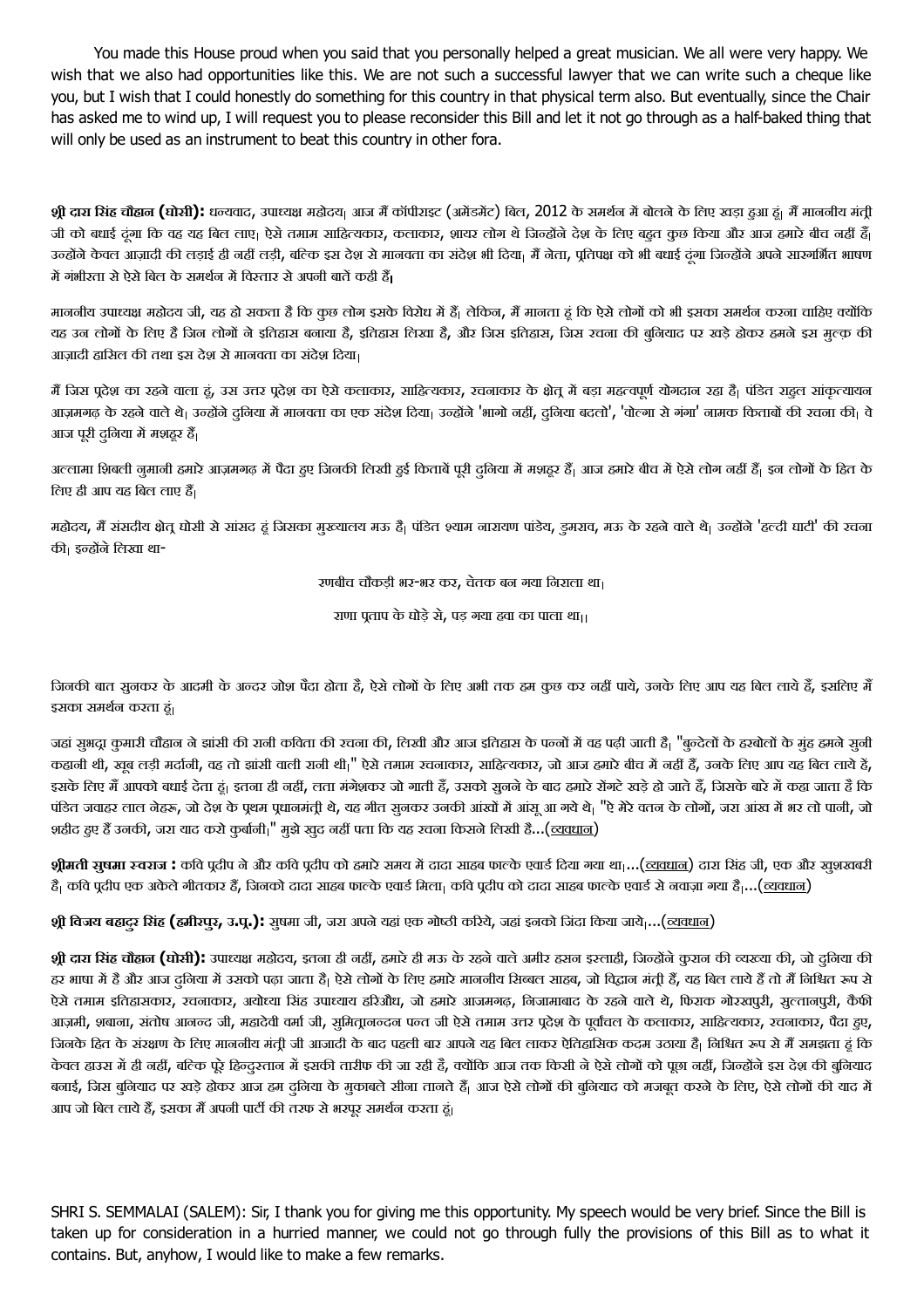At the outset, I welcome the Bill. The Bill, now under consideration, has seen the light of the day after being kept in the dark for nearly two years. Hitherto, music composers, lyricists and other creative writers have been given one time payment only for their works and creations. But the Bill now provides payment of royalty to them continuously. The artistes who are in indigent circumstances will now be greatly benefited monetarily after the passage of this Bill.

contains. But, anyhow, I would like to make a few remarks.

While music creators, authors and lyricists welcome the Bill, music companies are upset over it. Section 31(d) of the Bill ensures royalty for the authors of literary works, musical works, and sound recordings. But there is a feeling among the music companies that it would restrict revenues of film makers by imposing statutory licensing on the broadcasting section, which the companies feel it as unfair. I feel that their grouse should also be looked into so that it does not lead to litigation between the creators and the companies. I say this because they are all one family. One depends on the other. They work under the same umbrella, under the same roof. So, this should not lead to litigation between them. I feel their problems should also be looked into.

I would request the Government of India to address the issues raised by the aggrieved persons also. On the whole I welcome the Bill, with an appeal to the Government to ensure that needless litigation is avoided. This is a welcome step. This type of statutory licensing regime is not found in other countries except in India. I welcome the Bill.

**श्री सानछुमा खुंगुर बैसीमुथियारी (कोकराझार): महोदय, आपने मुझे दी कॉपीराइट अमेंडमेंट बिल, 2012 के ऊपर बोलने के लिए मौका दिया, इसके लिए मैं** आपका आभार व्यक्त करता हूं। सबसे पहले मैं मंती जी श्री कपिल सिब्बल साहब को हमारी बोडोलैंड पीपूल्स फंट पार्टी की तरफ से विशेष धन्यवाद देना चाहता हूं। I do feel that this Bill has been brought to provide equitable justice to the artistes of this great country India by way of bringing several amendments to the concerned Bill. I would not go into the details of the Bill, but I do have some demands and suggestions to make. हमारे हिन्दरतान के जो इंडेजिनस बोडो टाइव्स हैं, उन बोडो टाइव्स के बीच में कई कलाकार, संगीतकार और चितुकार पैदा हुए। उनमें से कुछ लोगों का नाम मैं यहां लेना चाहता हूं। सबसे पहले एक बहुत मशहूर कलाकार पैदा हुआ था, उसका नाम राजधान पहला था। असम के लोग उनकी कलागुरू के रूप में पूजा करते हैं, उन्हें मानते हैं। एक दूसरा बोडो ट्राइबल संगीतकार पैदा हुआ था, उसका नाम रवर्गीय नीलेश्वर बूढा था। इन दोनों बोडो टाइबल संगीतकारों को हिन्दरतान सरकार की तरफ से जिस ढंग से इज्जत देनी चाहिए थी, जो सम्मान देना चाहिए था, वह आज तक उन्हें नहीं दिया गया है। उसके बाद मैं दो व्यक्तियों के नाम लेना चाहता हूं। एक बोडो जाति के हैं और दसरे दिमरी कोकबोरोक दाख़ बैं परके बोज और का से, एक का नाम था रुकाीय सचिन देब बर्मा और दूसरे का नाम था राहुल देब बर्मा। हिंदुरतान की फिल्म दुनिया में इन दो कलाकारों ने बहुत अच्छा योगदान दिया। मैं बड़े दुख के साथ कहना चाहता हूं कि आज के मशहर संगीतकार सचिनदेव वर्मा और राहतदेव वर्मा इन आदमियों को जिस ढंग से इज्जत मिलनी चाहिए थी उन्हें हम इज्जत नहीं दे पाए हैं। इसलिए मैं मांग करना चाहता हूं कि इन दो व्यक्तियों को भारत रत्न एवार्ड दिया जाना चाहिए। उसके साथ-साथ मेरी एक मांग है कि भुपेन हजारिका नाम के एक मशहर असमिया संगीतकार थे जिनकी मृत्यु कुछ महीने पहले हो गई। आज असम के सारे लोग मांग कर रहे हैं कि रच. भूपेन हजारिका को भारत रत्न एवार्ड दिया जाए। लेकिन आज तक उस इनाम को नहीं दिया गया है। उसके साथ-साथ एक महशहूर स्कल्पचर और चितूकार पैदा हुए थे उसका नाम था डा. शोभा बुझो, गवाहाटी में जो आर्ट कॉलेज था वह उस आर्ट कॉलेज के पिंसिपल थे, उनका भी देहांत हो गया।

मैं मांग करता हूं कि कम से कम शोभा बूझो को हिन्दरतान सरकार की तरफ से एक नेशनल एवार्ड दिया जाए। मेरी एक और मांग है कि विश्व भारती रविन्द विश्वविद्यालय शांति निकेतन में एक कॉलेज है, उस कॉलेज का रिटायर्ड प्रििपल डाक्टर जनक झंकार नरजरी वह इतना मशहर रकल्पचर हैं कि दुनिया भर में लोग उनका नाम जानते हैं; लेकिन उनको जिस ढंग से इनाम और सम्मान देना चाहिए था आज तक नहीं दिया गया हैं।

मेरा कुछ सुझाव है कि हिन्दुस्तान की संस्कृति की, अगर इसको बचाना है तो कम से कम हमारे हिन्दुस्तान में जितने ट्राइबल भाषा हैं, जैसे- बोडो, तिपुरी, संथाली और मुंडा भाषा इन भाषाओं में फिल्म् बनाने के लिए हिन्दुस्तान सरकार को कदम उठाने की जरूरत है| आज सिर्फ हिन्दी भाषा से दनिया भर में हिन्दी फिल्म बनाए जाते हैं, लेकिन टाइबल भाषा का इस्तेमाल कर के हिन्दस्तान सरकार आज फिल्म क्यों नहीं बनाती है? Why does the Government of India not include the tribal languages in the list of official languages? इसके साथ-साथ मैं बोलना चाहता हूं कि हमारे जितने टाइबल लोग हैं उन लोगों का जितना फोक म्यूजिक, फोक डान्सेज, फोक कल्चर हैं इनकी सुरक्षा के लिए, इनकी पुगति और विकास के लिए अच्छे कदम उठाने की जरूरत हैं....(<u>व्यवधान)</u>

#### उपाध्यक्ष महोदय : कृप्या अपनी बात समाप्त करें<sub>।</sub>

**श्री <mark>सानछुमा खुंगुर बैसीमुथियारी :</mark> अंत में, मैं आपके जरिए दरस्व्वारत करना चाहता हूं कि कपील सिब्बल साहब जी मेरे सारे मांग को पूरा करने के लिए आप** जरूर कदम उठाएं।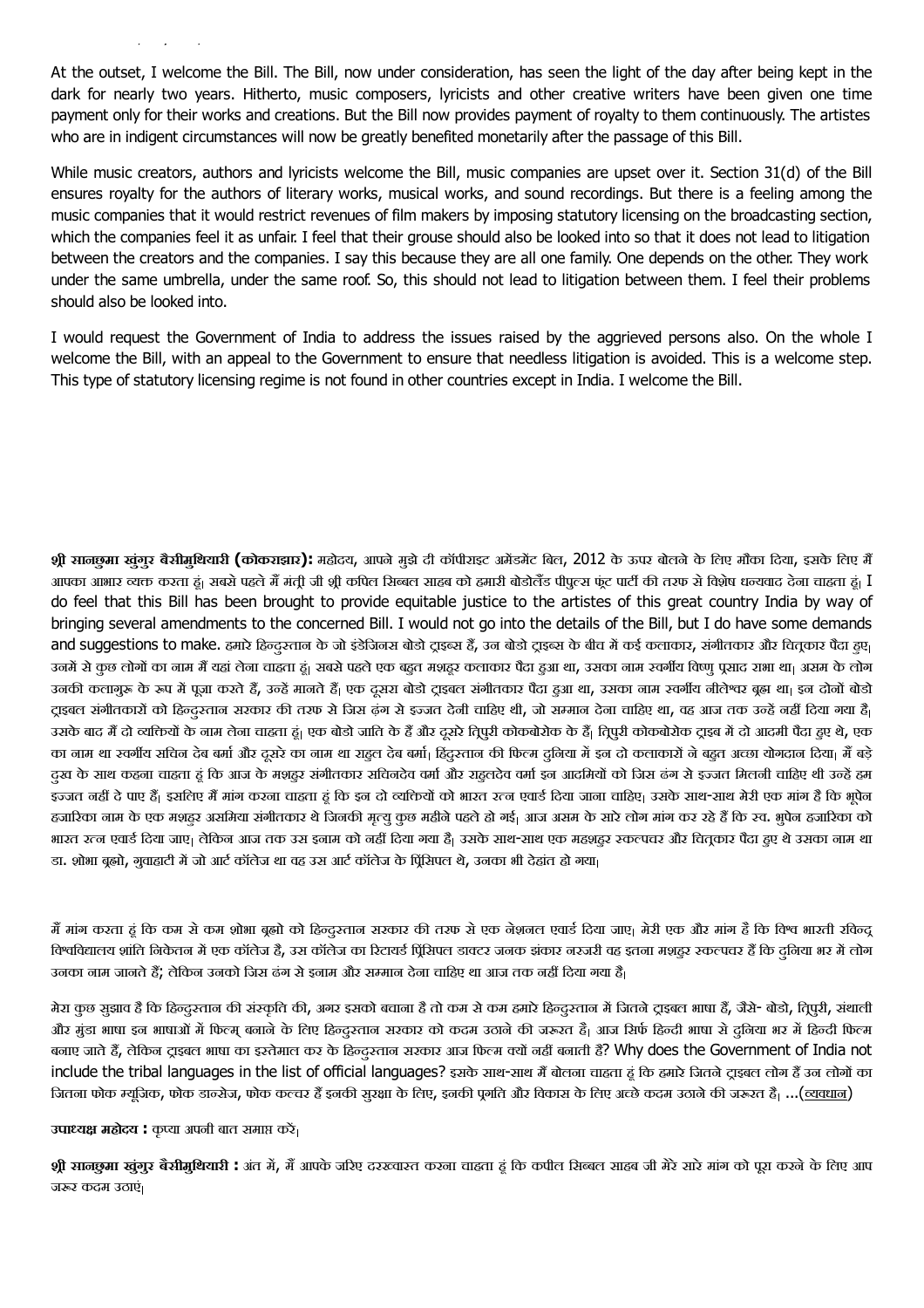SHRI R. THAMARAISELVAN (DHARMAPURI): Sir, I thank you for the opportunity to speak on this Bill.

I rise to support the Copyright (Amendment) Bill, 2012. The principal Act is of the year 1957. The Act has undergone five amendments so far and this is the sixth amendment. The last amendment in 1999 introduced some minor changes to comply with the obligation under the trade-related aspects of the Intellectual Property Rights. This Bill has been brought to keep pace with the development of information and communication technology.

I welcome the amendments brought before this august House by the hon. Minister. At the same time, I would like to express my views on this Bill.

The publishers are not happy because of amendment to Section 2 (m) which says that copy of work published in any country outside India with the permission of the author of the work and imported from that country to India shall not be deemed to be an infringement. The objective of the amendment is that opening up of markets without boundaries or territories for films, books and music should result in offering more varieties to the people. The industry feels that eliminating territories will curtain the Indian publishers, the ability to have India-specific rights.

The royalty which the writers are getting through the publishers is very meager. They are getting only 7.5 per cent. They have all suffered. The hon. Minister, who has attempted to help the Film Industry, has to take note of this also. I hope the hon. Minister will rectify this discrimination towards the publishers.

Sir, Clause 52(b) grants copyright exemption for conversion of books only for Braille and sign languages. It excludes people affected by cerebral palsy, dyslexia and low vision.

It is also a welcome step as a new provision is included in Clause 65(a) and (b) which helps our publishing, film and music industry including authors to protect their works from piracy in the Internet world.

Choreography is protected under Section 2(h) and Cinematography is also protected. These are all welcome steps.

At the end, I would like to say that we have to ensure that the amendments and the rights of the creative people and producers are safeguarded and implemented because often there is a gap in between the actual law and its enforcement in practice.

With this, I support the Bill.

**श्री कपिल सिब्बल: उपाध्यक्ष** महोदय, मैं आप सब लोगों, खास तौर पर विपक्ष की नेता का धन्यवाद करना चाहता हूं। लगभग सभी माननीय सदस्यों ने इस बिल का समर्थन किया है<sub>।</sub> कुछ discordant voices मैंने जरूर सुनीं<sub>।</sub> उसका भी जो ध्यान आपने मुझे दिलाया, उसे मैं नजर में रखूंगा<sub>।</sub> कोई ऐसी दुविधा हमारे सामने आई कि जिन्हें अपनी हिस्सेदारी मिलनी चाहिए, वह नहीं मिल रही है| उसके बारे में भी हम कदम उठाएंगे| मैं ज्यादा इतिहास में नहीं जाना चाहता| सूषमा जी ने विस्तार से बातें बताई हैं। इसकी शुरुआत 1977 में हुई जब सुपीम कोर्ट ने Indian Performing Rights Society vs Eastern India Motion Picture Association के एक फैसले में कहा वह फैसला सुपीम कोर्ट का 1977 का था जिसमें यह कहा गया कि मजबूरन कलाकार को फिल्म पोडयूसर्स को सहमति देनी पड़ती है, यह अन्याय है<sub>।</sub> यह बात आज की नहीं है, 1977 में सुप्रीम कोर्ट ने कही थी<sub>।</sub> उसके बाद जरिटस कृष्णा अच्यर ने फुट नोट में अपनी जजमैंट में यह कहा और मैं उसे कोट करना चाहता हूं।

"The authors and music composers who are left in the cold in the penumbral area of policy [should] be given iustice by recognizing their rights when their works are used commercially separately from cinematograph film, and the legislature should do something to help them."

सुषमा जी, यह बात आज की नहीं हैं, 1977 में उठी थी<sub>।</sub> मुझे दुख इस बात का है कि कई सरकारें आईं और गईं। कई ऐसे मंत्री आए जिनको कलाकारों के पूति बहुत प्यार भी था। लेकिन उन्हें हम लोग आगे नहीं ले पाए। पहली बार वर्ष 2009 में यह बात हमारे सामने आई। स्टैंडिंग कमेटी को विडियां बाद में लिखी गई, लेकिन ये सब चिट्ठियां हमें व्यक्तिगत तौर पर लिखी गई<sub>।</sub> कांग्रेस पार्टी की अध्यक्षा ने मुझे रचयं चिट्ठी लिखी और यह बताया कि आप इस पर गौर कीजिए<sub>।</sub> कहने का मतलब यह है कि विपक्ष की नेता, स्टैंडिंग कमेटी और सभी लोगों का इसमें योगदान है। यह कलैक्टिव ऐफर्ट होता हैं अपने धन्यवाद देना चाहता हूं कि आपने एक स्वर से इसका समर्थन किया।

मैं एक बात और रखना चाहता हूं। सैक्शन 17, 18 और 19 का जो संशोधन है, यह मंतालय का था, स्टैंडिंग कमेटी ने इसको समर्थन दिया। ऐसा लग रहा था कि रटैंडिंग कमेटी ने संशोधन किया और हमने समर्थन दिया। मैं केवल रिकार्ड करैक्ट करना चाहता हूं।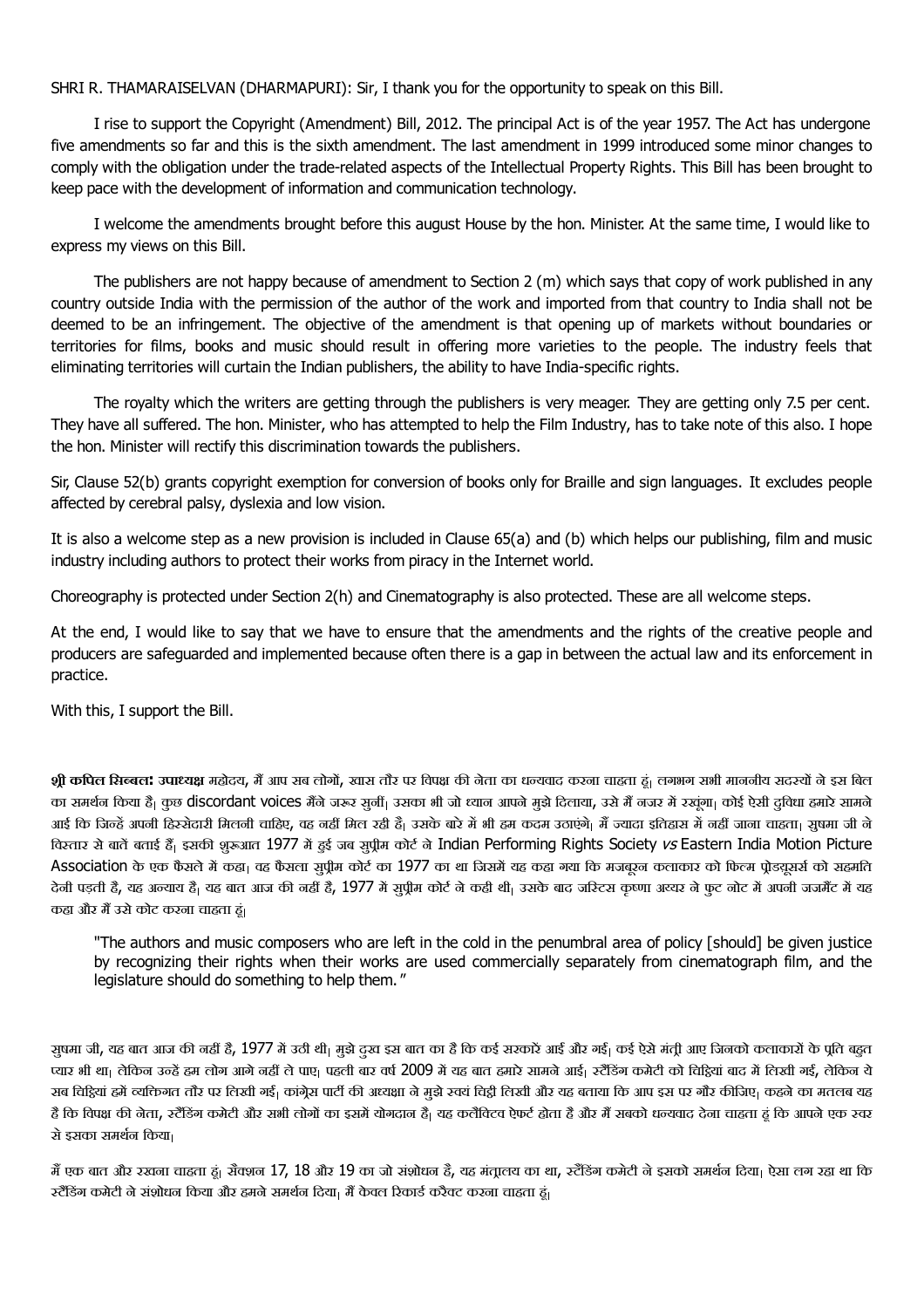दूसरी बात मैं कहना चाहता हूं कि this is something that was raised by Shri Satpathy ji, a very important point and he mentioned how we are going to distribute it amongst the various stake-holders. That is a very important point. I might just mention to him that as far as rights are concerned, they are protected. Literary works, artistic works, dramatic works, musical works, cinematograph, film and sound recordings are all protected. And those rights have already been established under Section 14 of this Act. With regard to the question how these royalties are to be distributed, these are to be distributed by the Copyright Society.

For example, fifty per cent of royalties will be collected by authors and composers but they will share these 25 percentage. So, that is also provided by the Copyright Society itself. The performers will now have to set up their societies in terms of which the performers will get their royalties in terms of those performances. So, that is all set out by virtue of convention and by virtue of agreement between the parties. So, that is not an issue.

There is one another issue of parallel imports that was raised by Mr. Saha. I just wanted to mention here that as far as parallel imports are concerned, the Indian Publishing Industry came to me. They have said that they get exclusive rights for royalty. For example, I get royalty for publication in India. I am an author who is also publishing in England. So, I will have an exclusive right for royalty in England. What happens sometimes is that my books in England are not sold − it means the market is not reactive to those books positively - then those books, therefore, become redundant. So, if you allow parallel imports, those books will be sold at zero prices in India because they want to discard them and I will get no royalty.

The publishing industry came to me and saying that please do not allow parallel imports. I was not sure and the Standing Committee gave me a suggestion that I should be a little cautious in moving forward in this regard. So, I have set up a Committee. The NCAER is looking into it. I am going to get that report sometimes in August or September. As soon as I get the report, I will apply my mind and if it is necessary for parallel imports to be allowed, we will allow the parallel imports.

I just wanted to clarify that particular point. Now, the folk performances will also be protected. Somebody will have to file a copyright for those folk performances. If anybody wants to use those folk performances for commercial use will actually get royalty.

There is one last thing that I would like to mention. Most authors when they get old, they have no source of income. They have given their lives to music, to 'kala'. कई बार हमने देखा कि जब वे कलाकार वुद्ध होते हैं, तो उनके पास पैसे कमाने का कोई साधन नहीं होता<sub>।</sub> अब उनको वूद्ध अवस्था में भी रॉयल्टी मिलेगी<sub>।</sub> जो रॉयल्टी पहले नहीं मिलती थी, वह अब मिलेगी, क्योंकि वे साँस्र तो इस्तेमाल होंगे, उनका कमर्शियल यूज होगा<sub>।</sub> जब रॉयल्टी मिलेगी तो वुद्ध लोगों को, जो हिन्दुस्तान के महान कलाकार हैं, उनको वुद्ध अवस्था में भी विश्वास होगा कि रॉयल्टी के द्वारा हम अपनी जिंदगी अच्छी तरह से जी पायेंगे।

आज सारे सदन ने इकट्ठे होकर एक आवाज में जो इस बिल पर सहमति दी है, उसके लिए मैं आप सबको धन्यवाद देना चाहता हूं। Now, I commend this Bill for the passing by this House.

MR. DEPUTY-SPEAKER: The question is:

"That the Bill further to amend the Copyright Act, 1957, as passed by Rajya Sabha, be taken into consideration."

The motion was adopted.

MR. DEPUTY-SPEAKER: The House shall now take up clause by clause consideration of the Bill.

The question is:

"That clauses 2 to 39 stand part of the Bill."

The motion was adopted.

Clauses 2 to 39 were added to the Bill.